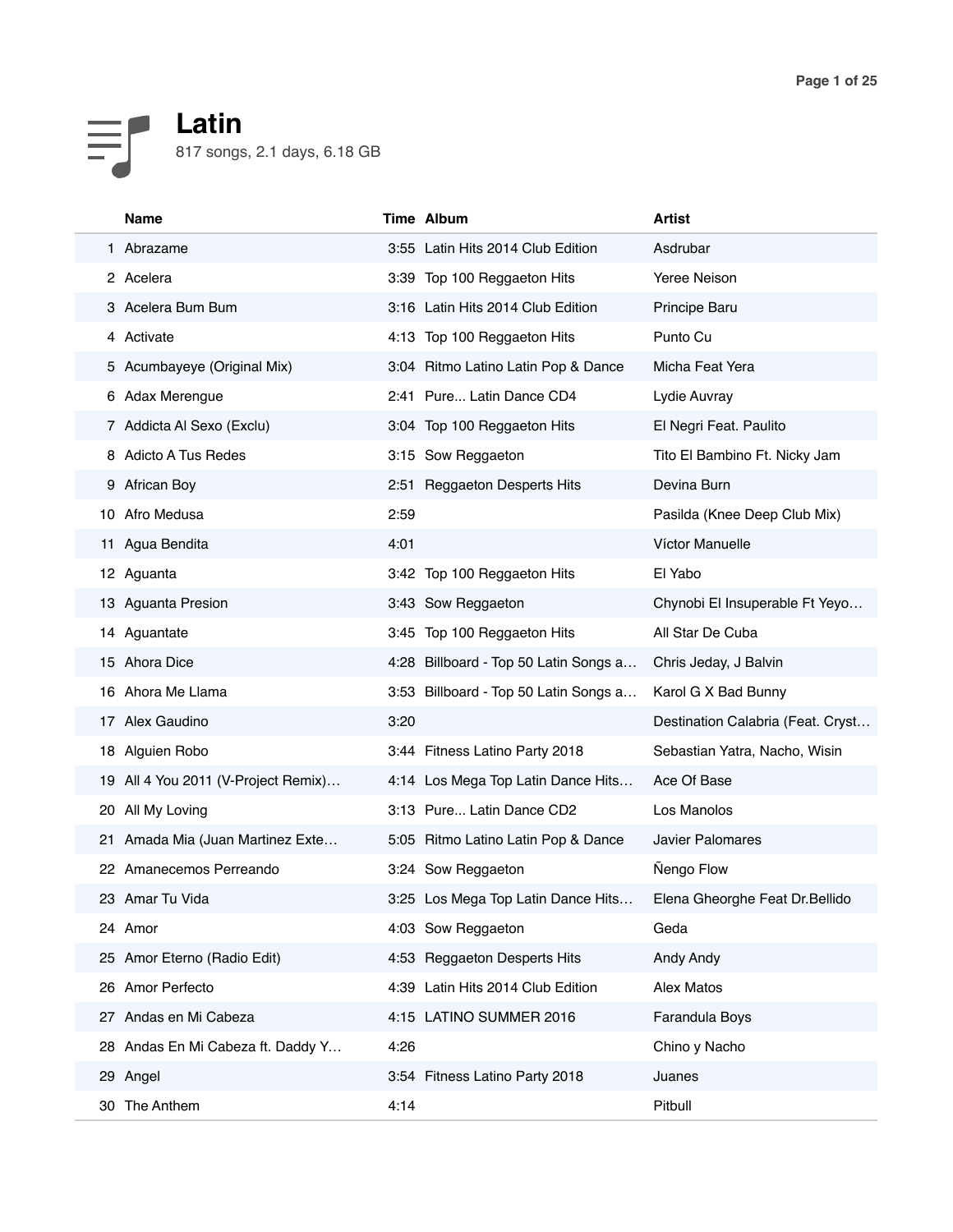

|    | <b>Name</b>                          |      | Time Album                            | <b>Artist</b>                     |
|----|--------------------------------------|------|---------------------------------------|-----------------------------------|
|    | 31 Aqui Calienta el Sol (Andrew Vel  |      | 3:23 Ritmo Latino Latin Pop & Dance   | Euro Latin Beats feat. Rigo Fuego |
|    | 32 Aqui En Vid                       |      | 3:26 Top 100 Reggaeton Hits           | All Star De Cuba                  |
|    | 33 Asi Asi (Atudryx Dj Extended Mix) |      | 3:56 Los Mega Top Latin Dance Hits    | Tacabro - Asi Asi (Atudryx Dj Ext |
|    | 34 Asi Eres Tu, Asi Soy Yo           |      | 3:08 Sow Reggaeton                    | Guelo Star Ft J King y Maximan    |
|    | 35 ATFC                              | 3:34 |                                       | I Called U (The Conversation) (A  |
|    | 36 Atrevete Te Te                    |      | 4:01 Pure Latin Dance CD3             | Calle 13                          |
|    | 37 Ay Vamos                          |      | 3:47 LATINO SUMMER 2016               | Farandula Boys                    |
|    | 38 Ay Vamos                          | 3:44 |                                       | J Balvin                          |
|    | 39 Ayer La Vi (Bailando Por Ahi)     | 3:01 |                                       | Juan Magan                        |
|    | 40 Ayy (Edb Original Mix)            |      | 3:49 Top 100 Reggaeton Hits           | Amara La Negra Feat. Jowell Y     |
|    | 41 Ayy (feat. Fuego, Jowell y Randy  |      | 6:02 Latin Hits 2014 Club Edition     | Amara La Negra                    |
|    | 42 Azukita                           | 3:46 |                                       | Steve Aoki, Daddy Yankee, Play-   |
|    | 43 Azul (Dance Remix)                |      | 4:31 Pure Latin Dance CD3             | Cristian                          |
|    | 44 Badam badam                       |      | 2:58 Fitness Latino Party 2018        | <b>MIKA V</b>                     |
|    | 45 Baddest Girl in Town (feat. Moho  |      | 3:04 Sow Reggaeton                    | Pitbull                           |
|    | 46 Baila Baila (Slowbrothers Mix)    |      | 4:39 Los Mega Top Latin Dance Hits    | Dj Samuel Kimko                   |
|    | 47 Baila Conmigo                     |      | 3:57 LATINO SUMMER 2016               | Micky/Dr. Lopez                   |
|    | 48 Baila Conmigo                     |      | 3:57 Pure Latin Dance CD2             | Valeria Lynch                     |
|    | 49 Baila Esta Cumbia                 |      | 3:03 Pure Latin Dance CD4             | Eddie Gonzalez                    |
|    | 50 Baila Sin Miedo                   |      | 3:39 Ritmo Latino Latin Pop & Dance   | Estilo Libre                      |
|    | 51 Baila Tra Tra Tra                 |      | 3:10 LATINO SUMMER 2016               | El Teacher/El Facil               |
|    | 52 Bailame                           |      | 3:25 Billboard - Top 50 Latin Songs a | Nacho                             |
| 53 | Bailame Raul T Remix 2012.           |      | 5:24 Los Mega Top Latin Dance Hits    | Big Yamo Mr Elegante Bailame      |
|    | 54 Bailando                          | 4:32 |                                       | Enrique Iglesias ft. Sean Paul, D |
|    | 55 Bailando (feat. Descemer Bueno    |      | 4:03 Billboard 2010-2014              | Enrique Iglesias                  |
| 56 | Bailando (Spanish Version) [feat     | 4:04 | Billboard Mainstream Top 40           | Enrique Iglesias                  |
| 57 | <b>Bailar Contigo</b>                | 2:59 | Fitness Latino Party 2018             | 3BallMTY, Chyno Miranda, El Jova  |
| 58 | Bailar Kizomba 2016                  | 4:08 | LATINO SUMMER 2016                    | Grupo Extra                       |
| 59 | Bailar Vida (Original Mix)           |      | 6:43 Ritmo Latino Latin Pop & Dance   | Ferry G                           |
| 60 | Baile de Favela (Dj Malvado ft. H    | 4:17 |                                       |                                   |
| 61 | Bajando                              |      | 3:09 Top 100 Reggaeton Hits           | Riveros                           |
| 62 | Balada Boa Remix (Dj Maxy)           |      | 3:46 Los Mega Top Latin Dance Hits    | Grupo Extra - Balada Boa Remix    |
| 63 | Bam Baram.                           |      | 3:22 Los Mega Top Latin Dance Hits    | Mike Indigo - Bam Baram.          |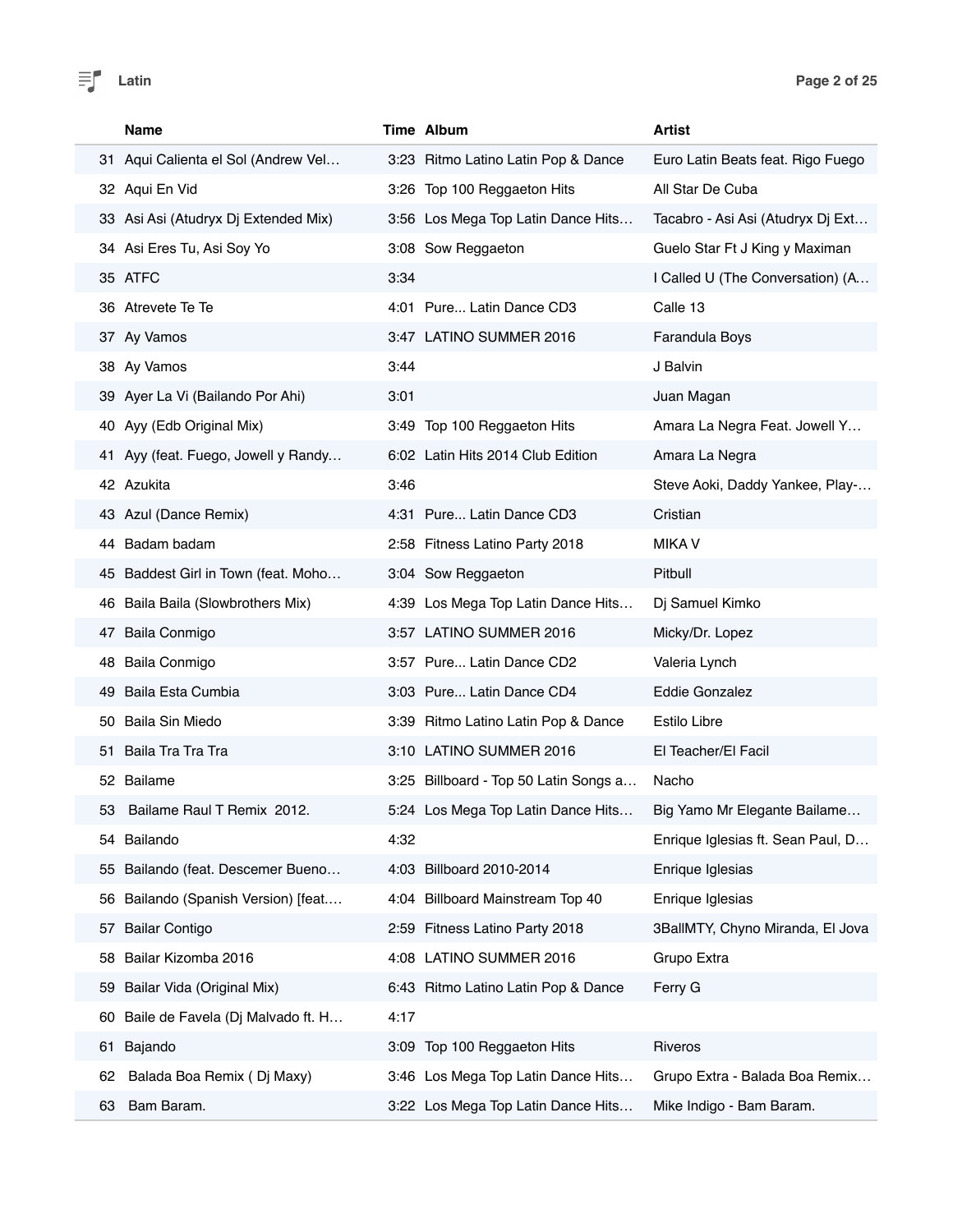|     | <b>Name</b>                      |      | Time Album                            | <b>Artist</b>                   |
|-----|----------------------------------|------|---------------------------------------|---------------------------------|
|     | 64 Bamboleo                      | 3:26 |                                       | <b>Gipsy Kings</b>              |
| 65. | <b>Bandolera</b>                 |      | 2:30 Top 100 Reggaeton Hits           | Los Mestizos                    |
|     | 66 Bandolero                     |      | 3:08 Top 100 Reggaeton Hits           | Punto Cu                        |
| 67  | <b>Basement Jaxx</b>             | 3:57 |                                       | Bingo Bango                     |
|     | 68 Batucada                      |      | 4:15 Ritmo Latino Latin Pop & Dance   | The Booty Jocks                 |
| 69  | Be My Baby                       |      | 3:39 Latin Hits 2014 Club Edition     | Leslie Grace                    |
| 70. | Beat It (DJ Mega Mash Up)        |      | 4:13 Los Mega Top Latin Dance Hits    | Michael Jackson & Frank Sinatra |
| 71  | Bebe                             |      | 3:50 Billboard - Top 50 Latin Songs a | Ozuna x Anuel AA                |
|     | 72 Bella Y Sensual               |      | 3:24 Billboard - Top 50 Latin Songs a | Romeo Santos, Daddy Yankee,     |
|     | 73 Bellini                       | 2:44 |                                       | Samba De Janeiro                |
|     | 74 Bend It                       | 3:26 |                                       | <b>Maleek Berry</b>             |
|     | 75 Besame Mucho Original         | 6:32 |                                       | Consuelo Velasquez              |
|     | 76 Besarte                       |      | 3:50 Top 100 Reggaeton Hits           | Catalino & Dioscar & Mclaen Dej |
| 77  | Besito Con Lengua                |      | 3:29 LATINO SUMMER 2016               | Chacal                          |
|     | 78 Besos a Escondidas (Bachata V |      | 4:03 LATINO SUMMER 2016               | Grupo Extra                     |
| 79  | Besos de Tu Boca (Reggaeton V    |      | 4:39 LATINO SUMMER 2016               | El Chacal/Baby Lores            |
|     | 80 Bien Lento Por Dentro (Exclu) |      | 3:37 Top 100 Reggaeton Hits           | Paulito Feat. Rey Damian        |
| 81  | Blaze                            | 4:57 |                                       | Most Precious Love (Feat. Barba |
|     | 82 Bleeding Heart                |      | 3:09 Reggaeton Desperts Hits          | Jay 5Flow                       |
| 83  | <b>Blue Sea</b>                  |      | 3:54 Reggaeton Desperts Hits          | Alaine & Kabaka Pyramid         |
|     | 84 Bobo                          |      | 3:31 LATINO SUMMER 2016               | <b>Farandula Boys</b>           |
|     | 85 Boca Boca                     |      | 3:10 Top 100 Reggaeton Hits           | Vatos Locos                     |
|     | 86 Bom Bom                       |      | 2:54 Los Mega Top Latin Dance Hits.   | Sam And The Womp                |
| 87  | Bomba                            |      | 2:53 Top 100 Reggaeton Hits           | Los Mestizos                    |
|     | 88 Bomba (Clean)                 |      | 2:48 Ritmo Latino Latin Pop & Dance   | Notch                           |
| 89  | Bon Bon                          | 3:28 |                                       | Pitbull                         |
|     | 90 Bonita                        |      | 4:25 Billboard - Top 50 Latin Songs a | Jowell & Randy & J. Balvin.wav  |
| 91  | Bonito Y Sabroso                 |      | 2:55 Pure Latin Dance CD3             | Beny More Con Orquesta De Ra    |
|     | 92 Borracho Se Cae               |      | 2:16 Latin Hits 2014 Club Edition     | Diomedes & DJ Chucky            |
| 93  | Cada Vez Que Te Vas              |      | 4:00 Latin Hits 2014 Club Edition     | <b>J'Martin</b>                 |
|     | 94 Calabria 2008                 | 3:51 |                                       | Enur ft Natasha                 |
|     | 95 Calentura                     |      | 3:07 Sow Reggaeton                    | Yandel                          |
|     | 96 Caliente                      |      | 3:30 Top 100 Reggaeton Hits           | Gente De Zona                   |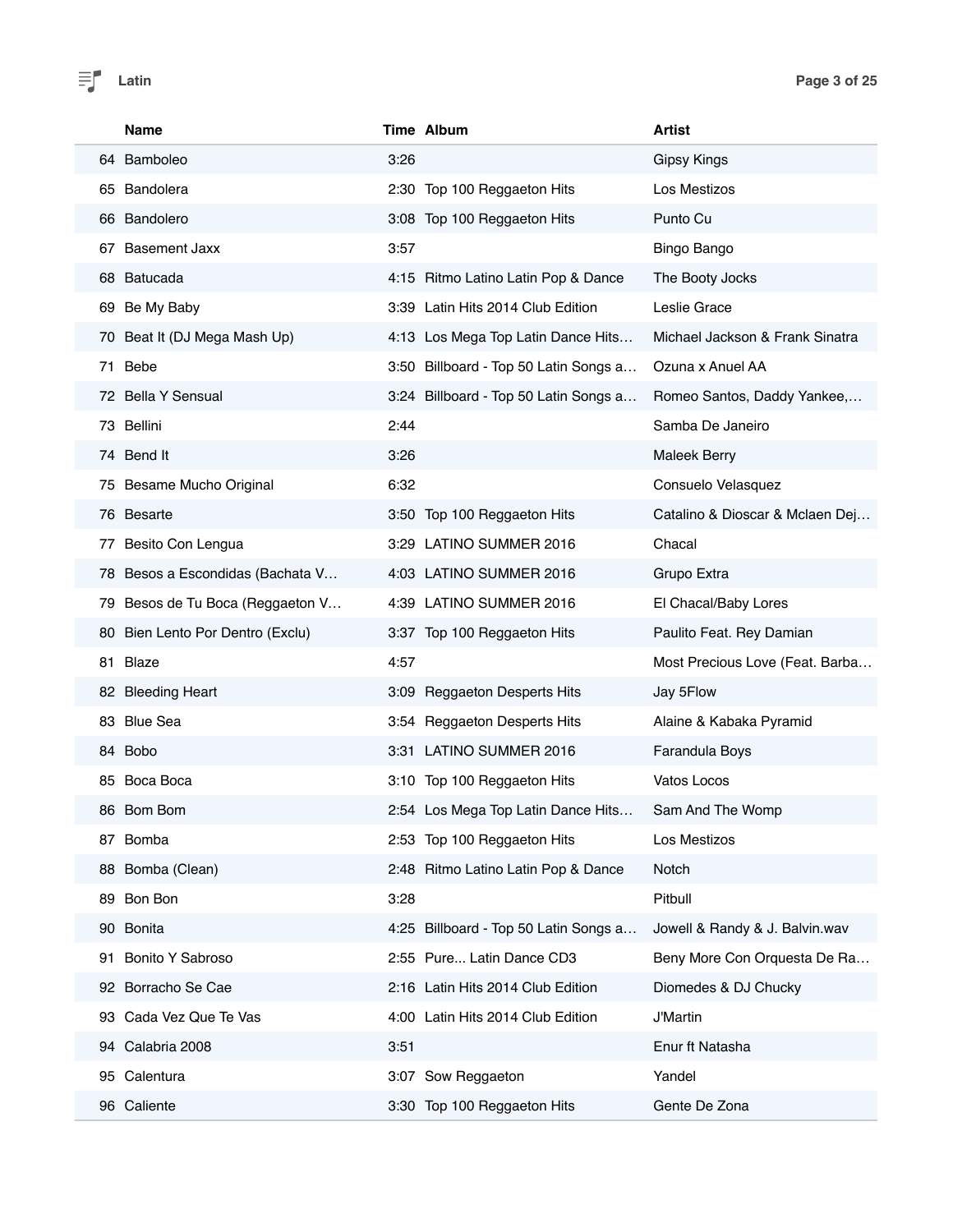|     | Name                                  |      | Time Album                            | Artist                            |
|-----|---------------------------------------|------|---------------------------------------|-----------------------------------|
|     | 97 Caliente                           |      | 3:04 Top 100 Reggaeton Hits           | Kamaleon                          |
|     | 98 Cambio Dolor                       |      | 4:04 Pure Latin Dance CD1             | Natalia Oreiro                    |
|     | 99 Caminando                          |      | 2:46 Pure Latin Dance CD1             | <b>Ruben Blades</b>               |
|     | 100 Celos Demas                       |      | 4:06 Sow Reggaeton                    | Jory Boy Ft Clandestino & Yailemm |
|     | 101 Chantaje                          |      | 3:12 Billboard - Top 50 Latin Songs a | Shakira Featuring Maluma          |
|     | 102 Cheating                          |      | 2:56 Reggaeton Desperts Hits          | Dermy Dee                         |
|     | 103 Chickha Boom (organ mix)          |      | 2:58 Los Mega Top Latin Dance Hits    | Dj Niisy ft Dj Aty - Chickha Boom |
|     | 104 Chingon De Chingones (Remix)      |      | 4:41 Pure Latin Dance CD4             | Los Razos                         |
|     | 105 Chocolate Puma                    | 3:10 |                                       | I Wanna Be U                      |
|     | 106 Chucucha                          |      | 3:32 Top 100 Reggaeton Hits           | llegales                          |
|     | 107 Claro Que Te Amo                  |      | 4:08 Latin Hits 2014 Club Edition     | <b>Yoskar Sarante</b>             |
|     | 108 - Closer                          |      | 3:49 Los Mega Top Latin Dance Hits    | David May                         |
|     | 109 Come On To Me (feat. Sean Paul)   |      | 3:34 Apocalypse Soon - EP             | Major Lazer                       |
|     | 110 Come Out And See                  |      | 3:24 Top 100 Reggaeton Hits           | De La Ghetto Feat. Mavado         |
|     | 111 Como Antes (Official Remix)       |      | 3:57 Sow Reggaeton                    | Shadow Blow Ft El Mayor Clasic    |
|     | 112 Como Me Tiene La Mini             |      | 3:31 Top 100 Reggaeton Hits           | Riveros                           |
|     | 113 Con Cualquiera                    |      | 3:47 Top 100 Reggaeton Hits           | Punto Cu                          |
|     | 114 Conga                             |      | 4:16 Pure Latin Dance CD1             | Gloria Estefan & Miami Sound M    |
|     | 115 Conga Tour                        |      | 5:41 Latin Hits 2014 Club Edition     | Juan Formell & Los Van Van        |
|     | 116 Conoce La Historia                |      | 3:35 Sow Reggaeton                    | Farruko Ft Manny Montes           |
|     | 117 - Contigo Soy Feliz (Original)    |      | 3:32 Los Mega Top Latin Dance Hits    | Kevin Florez By Dj Zafa - Contig  |
|     | 118 Control                           |      | 3:17 LATINO SUMMER 2016               | Chacal                            |
|     | 119 Controlando                       |      | 2:52 Sow Reggaeton                    | Tito El BamBino                   |
|     | 120 Corazón (Audio) ft. Nego do Borel | 3:06 |                                       | Maluma                            |
|     | 121 Corazón Sin Cara                  |      | 3:31 Prince Royce                     | Prince Royce                      |
|     | 122 Cotorra Y Voli                    |      | 3:02 Latin Hits 2014 Club Edition     | El Cata & Pitbull                 |
|     | 123 Crazy Frog                        |      | 4:29 Los Mega Top Latin Dance Hits    | Daddy DJ (Gordon & Doyle Mix)     |
| 124 | (Crazy Glue Riddim) Complimen         | 3:00 | <b>Reggaeton Desperts Hits</b>        | <b>Charly Black</b>               |
| 125 | (Crazy Glue Riddim) Gyalis Pro (      |      | 3:00 Reggaeton Desperts Hits          | Alkaline & Sean Paul              |
| 126 | (Crazy Glue Riddim) Gyalis Pro (      | 3:00 | <b>Reggaeton Desperts Hits</b>        | Alkaline & Sean Paul              |
| 127 | (Crazy Glue Riddim) Nah Nah Who       | 3:23 | <b>Reggaeton Desperts Hits</b>        | GC Feat. Shaggy                   |
| 128 | (Crazy Glue Riddim) Owna Money        | 2:36 | <b>Reggaeton Desperts Hits</b>        | Rage                              |
|     | 129 (Crazy Glue Riddim) Touch & Le    |      | 2:36 Reggaeton Desperts Hits          | Mavado                            |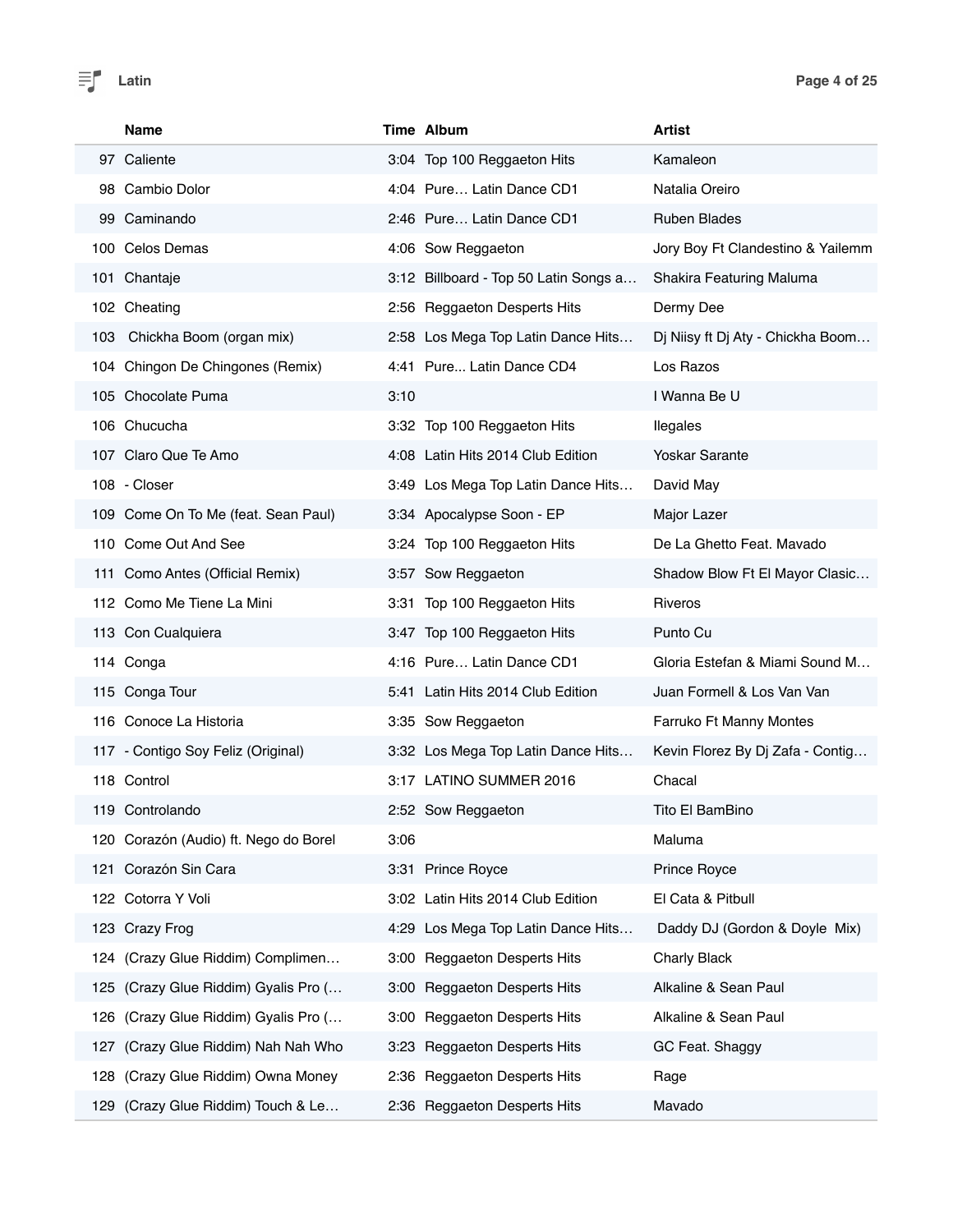

|      | <b>Name</b>                         |      | Time Album                            | Artist                             |
|------|-------------------------------------|------|---------------------------------------|------------------------------------|
|      | 130 Crazy Love (Extended Version)   |      | 4:11 Los Mega Top Latin Dance Hits    | Kaiia Vs Manilla Maniacs           |
| 131  | <b>Creacion Perfecta</b>            |      | 3:58 Reggaeton Summer Hits 2015 -     | Gracias A Ella                     |
|      | 132 Creiste                         |      | 4:17 Latin Hits 2014 Club Edition     | <b>Antony Santos</b>               |
|      | 133 Criminal                        | 3:54 |                                       | Natti Natasha Ft Ozuna             |
|      | 134 Crisalida                       |      | 4:18 Latin Hits 2014 Club Edition     | Ruth                               |
|      | 135 Crystal Waters                  | 3:53 |                                       | Gypsy Woman (La Da Dee La D        |
|      | 136 Cual                            |      | 4:25 Reggaeton Summer Hits 2015 -     | Los Papi Ft. Harrison El Indoma    |
| 137  | Cuando Cuando Es.                   |      | 3:38 Los Mega Top Latin Dance Hits    | J-King & Maximan Ft Zion & Len     |
|      | 138 Cuba Esta De Moda (Radio Edit)  |      | 4:30 Reggaeton Desperts Hits          | <b>Yulien Oviedo</b>               |
| 139. | Cuba Que Lindos Son Tus Paisa       |      | 5:35 Pure Latin Dance CD3             | Willy Chirino                      |
|      | 140 Cuchi Cuchi                     |      | 3:30 Top 100 Reggaeton Hits           | Yeree Neison                       |
| 141  | Cumbia Steppa (Original Vocal       |      | 3:02 Ritmo Latino Latin Pop & Dance   | Masaraka feat. 2irie & Rdjah       |
|      | 142 Daddy Yankee                    | 3:21 |                                       | Dura                               |
|      | 143 Dale Frontu                     |      | 3:33 Sow Reggaeton                    | Eloy Ft Wisin                      |
|      | 144 Dale Lo Que Lleva               |      | 5:03 Latin Hits 2014 Club Edition     | Maykel Blanco y su Salsa Mayor     |
|      | 145 Dale Palo                       |      | 4:10 Latin Hits 2014 Club Edition     | Sheena & Insurrecto                |
|      | 146 Dame                            |      | 3:16 Los Mega Top Latin Dance Hits    | Shaggy                             |
|      | 147 Dame un Besito                  |      | 3:48 Ritmo Latino Latin Pop & Dance   | Andres Munoz feat. Eisha & Javi    |
|      | 148 Dance! (Voodoo & Serano Radio   |      | 3:20 Top 100 Reggaeton Hits           | Lumidee Vs Fatman Scoop            |
| 149  | Dancing Girl (Rework 2012)          | 3:39 | Los Mega Top Latin Dance Hits         | Fabio Da Lera Amp Alenna           |
|      | 150 Danser                          |      | 2:57 Fitness Latino Party 2018        | Lisandro Cuxi                      |
| 151  | Danza Kuduro                        | 3:19 |                                       | Don Omar                           |
|      | 152 Dario G                         | 3:25 |                                       | Sunchyme                           |
|      | 153 De Donde Es La Quebradita       |      | 3:02 Pure Latin Dance CD4             | Banda Arkangel R-15                |
|      | 154 Debout Pour Danser              |      | 3:15 Los Mega Top Latin Dance Hits    | <b>Collectif Metisse</b>           |
|      | 155 Deja Vu                         |      | 3:15 Billboard - Top 50 Latin Songs a | Prince Royce & Shakira             |
|      | 156 Dejame Te Explico (Radio Edit)  |      | 3:02 Reggaeton Desperts Hits          | Reykon                             |
| 157  | Demente                             |      | 2:42 Top 100 Reggaeton Hits           | Punto Cu                           |
|      | 158 Dennis Ferrer                   | 3:59 |                                       | Hey Hey (DF's Attention Vocal Mix) |
|      | 159 Descontrolado                   |      | 3:44 Sow Reggaeton                    | <b>RKM Ft Anonimus</b>             |
|      | 160 Despacito                       |      | 3:48 Billboard - Top 50 Latin Songs a | Luis Fonsi Daddy Yankee            |
| 161  | Despertare (Radio Edit)             |      | 3:08 Reggaeton Desperts Hits          | Soleil J                           |
|      | 162 Despertare (Salsa Version) (Rad |      | 3:14 Reggaeton Desperts Hits          | Soleil J                           |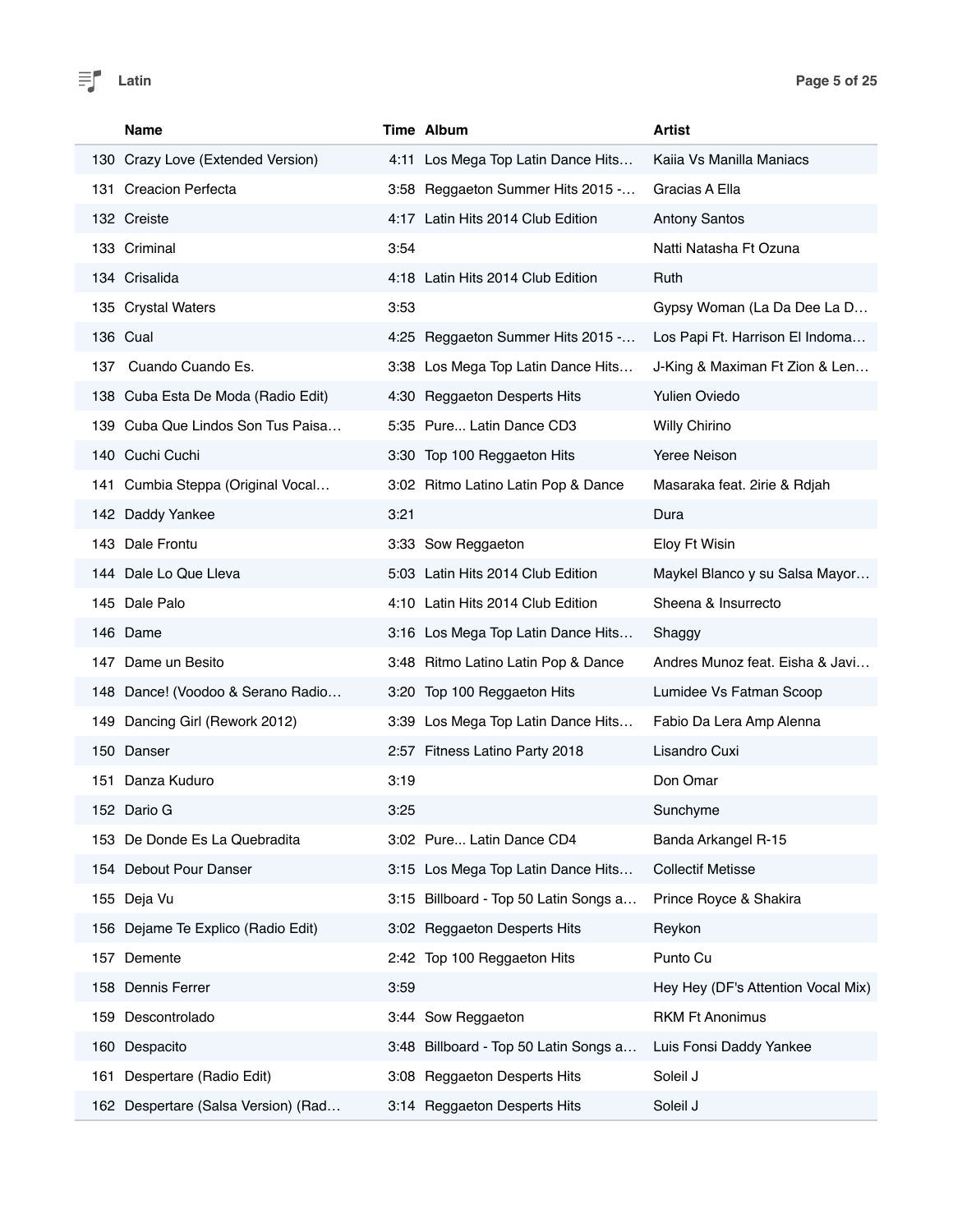|     | <b>Name</b>                            |      | Time Album                            | Artist                             |
|-----|----------------------------------------|------|---------------------------------------|------------------------------------|
| 163 | Destination Rio.                       |      | 4:17 Los Mega Top Latin Dance Hits    | Collectif Metisse Destination Rio. |
|     | 164 Devagarinho (Club Mix)             |      | 5:24 Ritmo Latino Latin Pop & Dance   | David Da Costa & Rafa Romero       |
|     | 165 Devorame Otra Vez                  |      | 3:58 Reggaeton Summer Hits 2015 -     | Romeo La 8va Maravilla & Sasa      |
|     | 166 Devuelveme El Corazon              |      | 4:04 Fitness Latino Party 2018        | Sebastian Yatra                    |
| 167 | Devuelveme La Vida.                    |      | 4:11 Los Mega Top Latin Dance Hits    | Ruby Amp Diveana - Devuelvem       |
|     | 168 Dile                               |      | 3:57 Latin Hits 2014 Club Edition     | La Nueva Escuela                   |
|     | 169 Dime Si Tu Quieres (Inndit)        |      | 2:55 Top 100 Reggaeton Hits           | Paulito Feat. Guy Ange             |
|     | 170 Dimelo (Delante de Ella)           |      | 3:25 LATINO SUMMER 2016               | Tania Pantoja/Los 4                |
| 171 | Dis - Moi Oui                          |      | 3:35 Top 100 Reggaeton Hits           | Colonel Reyel Feat. Krys           |
| 172 | DJ COBRA REMIX (VIDEO CO               | 2:52 |                                       | SCOOBY DOO PAPA                    |
|     | 173 DJ Fresh vs TC                     | 3:31 |                                       | Make U Bounce                      |
| 174 | Dj Llarry- we found love (Organ        |      | 5:23 Los Mega Top Latin Dance Hits    | Dj Llarry- we found love (Organ    |
|     | 175 DJ Pippi presents Pasion Flame     | 4:28 |                                       | Fatal Fatal (Pacha Mix)            |
|     | 176 DJArmando - m- Keen V Vs. The      |      | 4:47 Los Mega Top Latin Dance Hits    | DJArmando msn: djarmandoo@         |
| 177 | Donde Estan las Chicas                 |      | 3:18 Ritmo Latino Latin Pop & Dance   | Juan Martinez & Valdi feat. Isaac  |
| 178 | Donde Estan las Chicas (David          |      | 4:30 Ritmo Latino Latin Pop & Dance   | Juan Martinez & Valdi feat. Isaac  |
|     | 179 Done Da Da                         |      | 2:57 Fitness Latino Party 2018        | Massari                            |
|     | 180 Doucement (Reggaeton Remix)        |      | 3:10 Top 100 Reggaeton Hits           | Makassy                            |
|     | 181 Duele el Corazon                   |      | 3:21 LATINO SUMMER 2016               | Farandula Boys                     |
|     | 182 Duke Dumont                        | 3:54 |                                       | I Got U                            |
|     | 183 Duppy Bat (Mega Kutz)              |      | 4:13 Reggaeton Desperts Hits          | Anthony B                          |
|     | 184 Duppy Bat (Snip Hitz)              |      | 5:09 Reggaeton Desperts Hits          | Anthony B                          |
|     | 185 Duppy Bat(Intro Outro)             |      | 6:38 Reggaeton Desperts Hits          | Anthony B                          |
|     | 186 Dure Dure                          |      | 3:37 Billboard - Top 50 Latin Songs a | Jencarlos + Don Omar               |
|     | 187 E La Chiamano Estate (LTN Mac      |      | 3:38 Pure Latin Dance CD2             | Nicky Nicolai                      |
|     | 188 Echa Pa'lla (Manos Pa' Arriba)     | 3:19 |                                       | Pitbull ft. Papayo                 |
|     | 189 Echa Pa'lla (Manos Pa' Arriba)     | 3:21 |                                       | Pitbull ft. Papayo                 |
| 190 | Échame la culpa                        | 2:54 |                                       | Luis Fonsi & Demi Lovato           |
|     | 191 El Alfa                            | 3:25 |                                       | Cacao                              |
|     | 192 El Amante                          |      | 3:40 Billboard - Top 50 Latin Songs a | Nicky Jam                          |
|     | 193 El Baile de la Ola (Original Radio |      | 3:26 Ritmo Latino Latin Pop & Dance   | Danky Cigale Project               |
|     | 194 EL BAILE EL PERRITO                | 8:14 |                                       | <b>Antony Santos</b>               |
|     | 195 El Baño Ft. Bad Bunny              | 3:48 |                                       | Enrique Iglesias                   |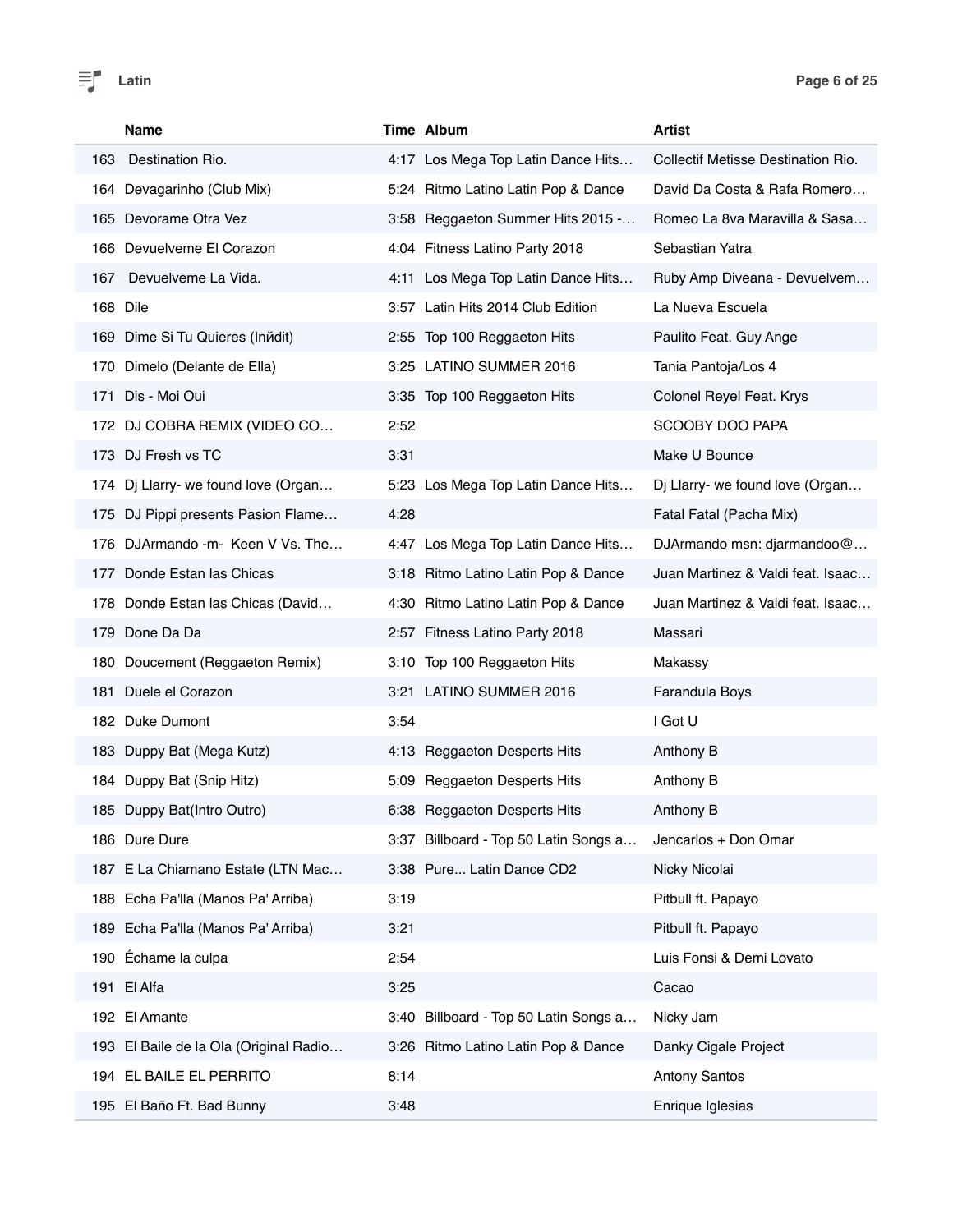| Name                                | Time Album                            | <b>Artist</b>                    |
|-------------------------------------|---------------------------------------|----------------------------------|
| 196 El Decano                       | 2:56 Sow Reggaeton                    | La Connexion                     |
| 197 El Farsante                     | 3:53 Billboard - Top 50 Latin Songs a | Ozuna                            |
| 198 El Logo                         | 3:45 Top 100 Reggaeton Hits           | Los Mestizos                     |
| 199 El Mismo Sol                    | 2:59 LATINO SUMMER 2016               | Farandula Boys                   |
| 200 El No Te Da                     | 4:09 Fitness Latino Party 2018        | Dasoul                           |
| 201 El Perdon                       | 3:28 LATINO SUMMER 2016               | Farandula Boys                   |
| 202 El Perdon                       | 3:24 Sow Reggaeton                    | Nicky Jam                        |
| 203 El Perdón                       | 3:25                                  | Nicky Jam & Enrique Iglesias     |
| 204 El Pum Pum                      | 3:18 LATINO SUMMER 2016               | <b>SAAMARA</b>                   |
| 205 El Ratico                       | 2:44 Billboard - Top 50 Latin Songs a | Juanes Featuring Kali Uchis      |
| 206 El Recuerdo                     | 3:02 Ritmo Latino Latin Pop & Dance   | Isaac Leon & Juan Martinez feat  |
| 207 El Secor                        | 3:21 Reggaeton Desperts Hits          | Edwin Sandoval                   |
| 208 El Secor (LMPool Intro)         | 3:19 Reggaeton Desperts Hits          | Edwin Sandoval                   |
| 209 Electro Latino (Mambo Mix)      | 4:02 Ritmo Latino Latin Pop & Dance   | Cristian Deluxe & Javier Declara |
| 210 Elewa                           | 4:09 Top 100 Reggaeton Hits           | El Yabo                          |
| 211 A Ella                          | 3:19 Fitness Latino Party 2018        | Karol G                          |
| 212 Ella Es Divina (Parapapa)       | 2:49 Top 100 Reggaeton Hits           | Axel Da Kosta & Tannos           |
| 213 Ella Es Mi Mujer                | 2:44 Billboard - Top 50 Latin Songs a | <b>Banda Carnaval</b>            |
| 214 Ella Es Mi Mujer (Radio Edit)   | 2:43 Reggaeton Desperts Hits          | <b>Banda Carnaval</b>            |
| 215 Ella Me Mira (Juan Calvo Remix) | 3:44 Ritmo Latino Latin Pop & Dance   | Twenty & Powerflow               |
| 216 Ella Se Menea                   | 3:52 LATINO SUMMER 2016               | <b>Baby Lores</b>                |
| 217 Ella Y Yo                       | 4:18 Top 100 Reggaeton Hits           | Aventura Feat, Don Omar          |
| 218 Elle sest emballee (Radio Edit) | 3:10 Fitness Latino Party 2018        | Douts                            |
| - Elle T A Mate<br>219              | 4:33 Los Mega Top Latin Dance Hits    | Nalex Dee Feat. Keen V - Elle T  |
| 220 Elle Veut Danser                | 2:58 Top 100 Reggaeton Hits           | Vida Loca                        |
| Elvis Crespo<br>221                 | 4:25                                  | <b>SUAVEMENTE</b>                |
| 222 En Barranquilla Me Quedo        | 5:09 Lo salsero de                    | Joe Arroyo                       |
| 223 En Tu Nota                      | 3:10 Sow Reggaeton                    | Sheste La Nota                   |
| 224 Enamorame (Oui Bйbй)            | 3:08 Top 100 Reggaeton Hits           | Dj Assad Feat. Papi Sanchez &    |
| 225 Entrar en Calor                 | 3:28 Ritmo Latino Latin Pop & Dance   | Jeykon & Mr Santa                |
| 226 Entre Dos Aguas                 | 5:27 Pure Latin Dance CD3             | Mati                             |
| 227 Entregao A La Maldad            | 3:12 Sow Reggaeton                    | Gotay El Autentiko Ft Montana Y  |
| 228 Entregate                       | 4:20 Sow Reggaeton                    | Eury ft Javy Y Chako             |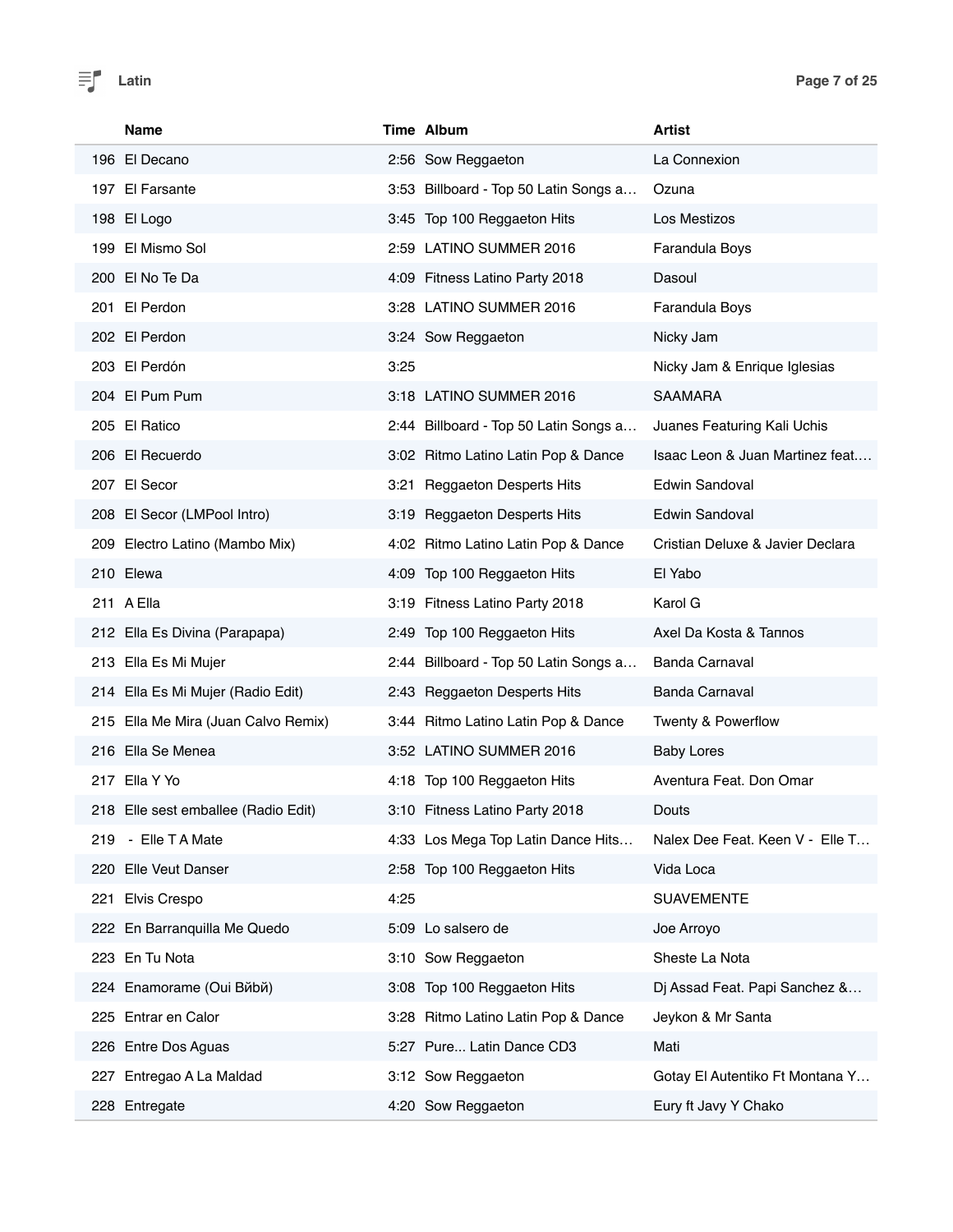| <b>Name</b>                           | Time Album                            | <b>Artist</b>                       |
|---------------------------------------|---------------------------------------|-------------------------------------|
| 229 Eres Mia                          | 4:11                                  | Romeo Santos                        |
| 230 Eric Prydz                        | 2:55                                  | Pjanoo                              |
| 231 Es Amor                           | 3:50 LATINO SUMMER 2016               | Grupo Extra                         |
| 232 Esa Boquita                       | 3:28 Billboard - Top 50 Latin Songs a | J Alvarez                           |
| 233 Esa Muchacha                      | 3:59                                  | Los Hermanos Rosario                |
| 234 Escandaloza (Extended Mix)        | 5:04 Ritmo Latino Latin Pop & Dance   | Kato Jimenez & Luis Vazquez Fe      |
| 235 Escapate Conmigo                  | 3:29 Billboard - Top 50 Latin Songs a | Wisin Featuring Ozuna               |
| 236 Escapate Conmigo                  | 3:51 Billboard Hot 100 Singles Chart  | Wisin Ft. Ozuna                     |
| 237 Ese que me dio la vida            | 3:51                                  | Alejandro Sanz                      |
| 238 Esta Noche                        | 3:43 Sow Reggaeton                    | <b>Farruko Ft Justin Quiles</b>     |
| 239 Esta Noche                        | 4:43 Latin Hits 2014 Club Edition     | Raulin Rodriguez                    |
| 240 Esta Noche Se Me Olvida           | 3:20 Billboard - Top 50 Latin Songs a | Julion Alvarez y Su Norteno Banda   |
| 241 - Esta noche.                     | 3:14 Los Mega Top Latin Dance Hits    | AmY & UnderVibe - Esta noche.       |
| 242 Estas Buscando Que                | 2:20 Top 100 Reggaeton Hits           | Riveros                             |
| 243 Estoy Caliente                    | 5:01 Ritmo Latino Latin Pop & Dance   | <b>Mykel Mars</b>                   |
| 244 Estrano Tu Voz                    | 3:51 Top 100 Reggaeton Hits           | 90 Grados                           |
| 245 Everything But the Girl           | 5:58                                  | Corcovado (Knee Deep Remix-B        |
| 246 Fanm Fatal                        | 3:19 Top 100 Reggaeton Hits           | Admiral T                           |
| 247 Farandulera                       | 4:33 Top 100 Reggaeton Hits           | 90 Grados                           |
| 248 FCL                               | 3:19                                  | It's You (MK Remix)                 |
| 249 Feed The Fire                     | 4:11 Top 100 Reggaeton Hits           | Punto Cu                            |
| 250 Felices los 4                     | 3:47 Billboard - Top 50 Latin Songs a | Maluma                              |
| 251 Fiesta (Adroid Moombathon Edit)   | 3:59 LATINO SUMMER 2016               | L.O.K.A.!                           |
| 252 Fire Burning                      | 4:02 Pure Latin Dance CD2             | Sean Kingston                       |
| 253 Fish Go Deep                      | 4:15                                  | The Cure & the Cause (Feat. Tra     |
| 254 Flotando (Miami Edit Remastered)  | 3:12 LATINO SUMMER 2016               | Osmani Garcia                       |
| 255 - Francisco (Javi Max Remix 2012) | 4:29 Los Mega Top Latin Dance Hits    | Tacabro - Francisco (Javi Max R     |
| 256 Fuego                             | 2:47 Fitness Latino Party 2018        | Juanes                              |
| 257 Fuego Fuego                       | 3:25 Top 100 Reggaeton Hits           | All Star De Cuba                    |
| 258 Fuleteame El Tanque               | 3:24 Top 100 Reggaeton Hits           | <b>Bimbo</b>                        |
| 259 G Club presents Banda Sonora      | 4:50                                  | Guitarra G (G.Club's Chill Out Mix) |
| 260 Galope                            | 3:03 Top 100 Reggaeton Hits           | Los Mestizos                        |
| Gata Enamora<br>261                   | 3:04 LATINO SUMMER 2016               | Mr. Jordan/Thaira                   |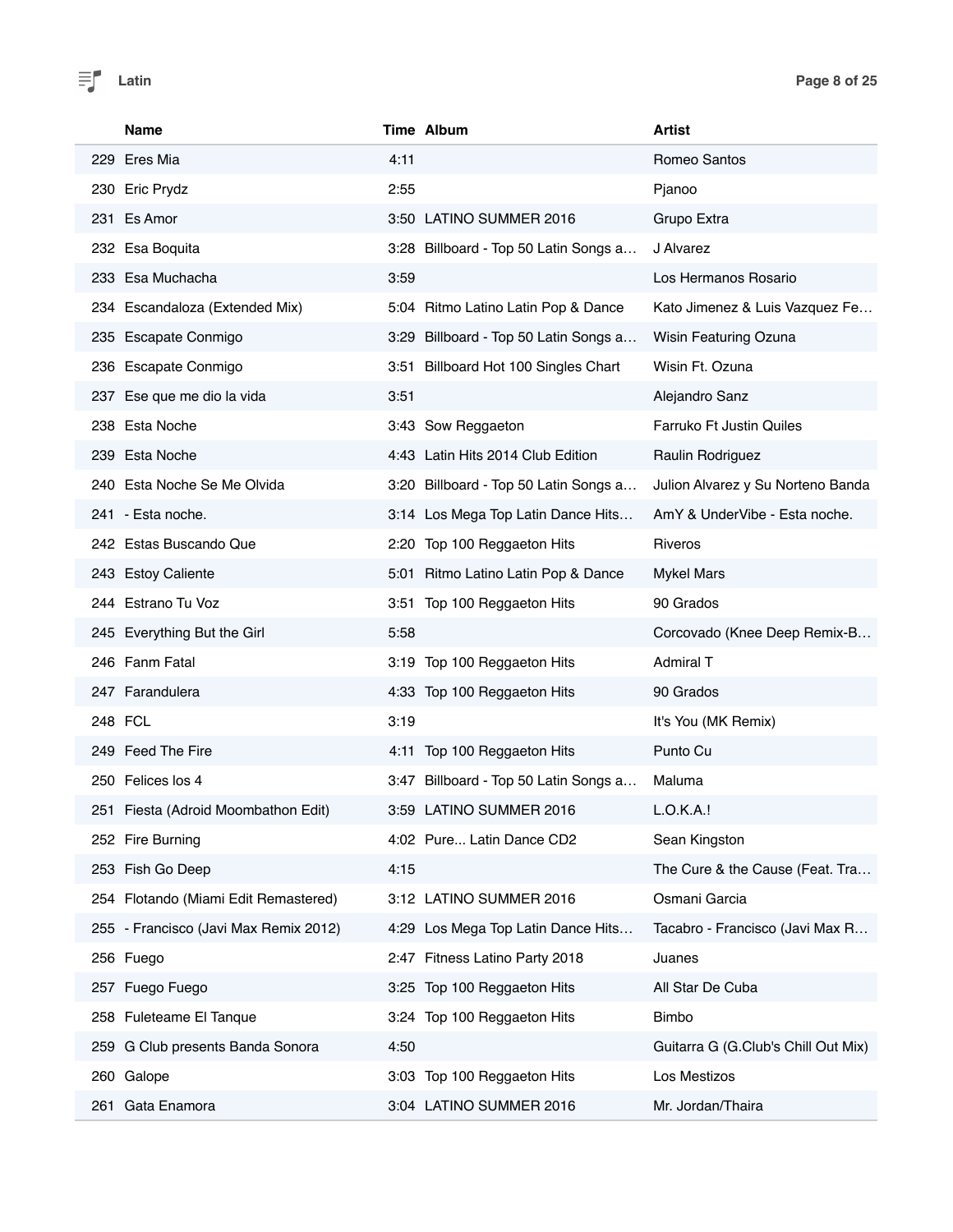

| <b>Name</b>                            | Time Album                            | <b>Artist</b>                      |
|----------------------------------------|---------------------------------------|------------------------------------|
| 262 Gata Salvaje (Brizz Elevation Mix) | 4:06 Pure Latin Dance CD4             | Pablo Montero                      |
| 263 Gata Sata                          | 2:54 Top 100 Reggaeton Hits           | Punto Cu                           |
| 264 Gente de Zona ft Marc Anthony      | 3:24                                  | La Gozadera                        |
| 265 Ginza                              | 2:50 LATINO SUMMER 2016               | Farandula Boys                     |
| 266 Ginza                              | 2:41                                  | J Balvin                           |
| 267 Gipsylady (Jonwolf Mix)            | 3:53 Ritmo Latino Latin Pop & Dance   | Bantunani                          |
| 268 Give Me Your Love (Robbie Mor      | 3:22 Ritmo Latino Latin Pop & Dance   | Ivan Bejil feat. Mc Brahma & Elia  |
| 269 Glad You Came                      | 3:10 Los Mega Top Latin Dance Hits    | The Wanted                         |
| 270 The Good Men                       | 3:05                                  | Give It Up                         |
| 271 Gorgon City                        | 3:36                                  | Ready for Your Love (Feat. MNEK)   |
| 272 Goza Encondio (Remix)              | 3:36 Latin Hits 2014 Club Edition     | Mr Manyao & H2                     |
| 273 Gozando Vivirй                     | 3:40 Top 100 Reggaeton Hits           | Fulanito                           |
| 274 Gozo Poderoso (La Musica) (Mic     | 3:23 Pure Latin Dance CD2             | Aterciopelados                     |
| 275 Grant Nelson                       | 4:47                                  | Spellbound                         |
| 276 GSOAT                              | 4:15 Reggaeton Desperts Hits          | <b>Barrington Levy</b>             |
| 277 Guachineo (DJ Unic Remix 2016)     | 4:00 LATINO SUMMER 2016               | Chocolate                          |
| 278 Gualla                             | 4:09 Reggaeton Summer Hits 2015 -     | July Roby & Carlitos Papy Ft. Ce   |
| 279 Guallando                          | 3:25                                  | Fulanito                           |
| 280 Guere Guerk (Radio Edit)           | 2:51 Top 100 Reggaeton Hits           | Axel Ferrari                       |
| 281 Habanero                           | 4:29 Top 100 Reggaeton Hits           | <b>Riveros</b>                     |
| 282 Haciendolo                         | 3:57 Sow Reggaeton                    | Nengo Flow Ft De La Ghetto         |
| 283 Hasta el Amanecer                  | 3:18 LATINO SUMMER 2016               | Farandula Boys                     |
| 284 Hasta El Amanecer                  | 3:08 US Billboard Top 100 Single Cha  | Nicky Jam                          |
| 285 Hasta Que Salga El Sol             | 4:03                                  | Don Omar                           |
| 286 Hater                              | 3:52 Sow Reggaeton                    | Gotay                              |
| 287 Havana (feat. Young Thug)          | 3:37 Billboard Hot 100 Singles Chart  | Camila Cabello                     |
| 288 Hay Muchacha                       | 4:06 Top 100 Reggaeton Hits           | El Yabo                            |
| 289 Hay un amigo en mi                 | 2:23                                  | <b>Gipsy Kings</b>                 |
| 290 Hey DJ                             | 3:25 Billboard - Top 50 Latin Songs a | CNCO & Yandel                      |
| 291 Hey Ma                             | 3:28 Sow Reggaeton                    | Titan                              |
| 292 Hey Ma (LMPool Long Edit Intro)    | 3:35 Reggaeton Desperts Hits          | Pitbull Feat. J Balvin & Camila C  |
| 293 Hey Ma (LMPool Long Edit Span      | 3:37 Reggaeton Desperts Hits          | Pitbull Feat. J Balvin & Camila C  |
| 294 Hey Ma (LMPool Long Edit Tran      | 3:41 Reggaeton Desperts Hits          | Pitbull Feat. J Balvin & Camilla C |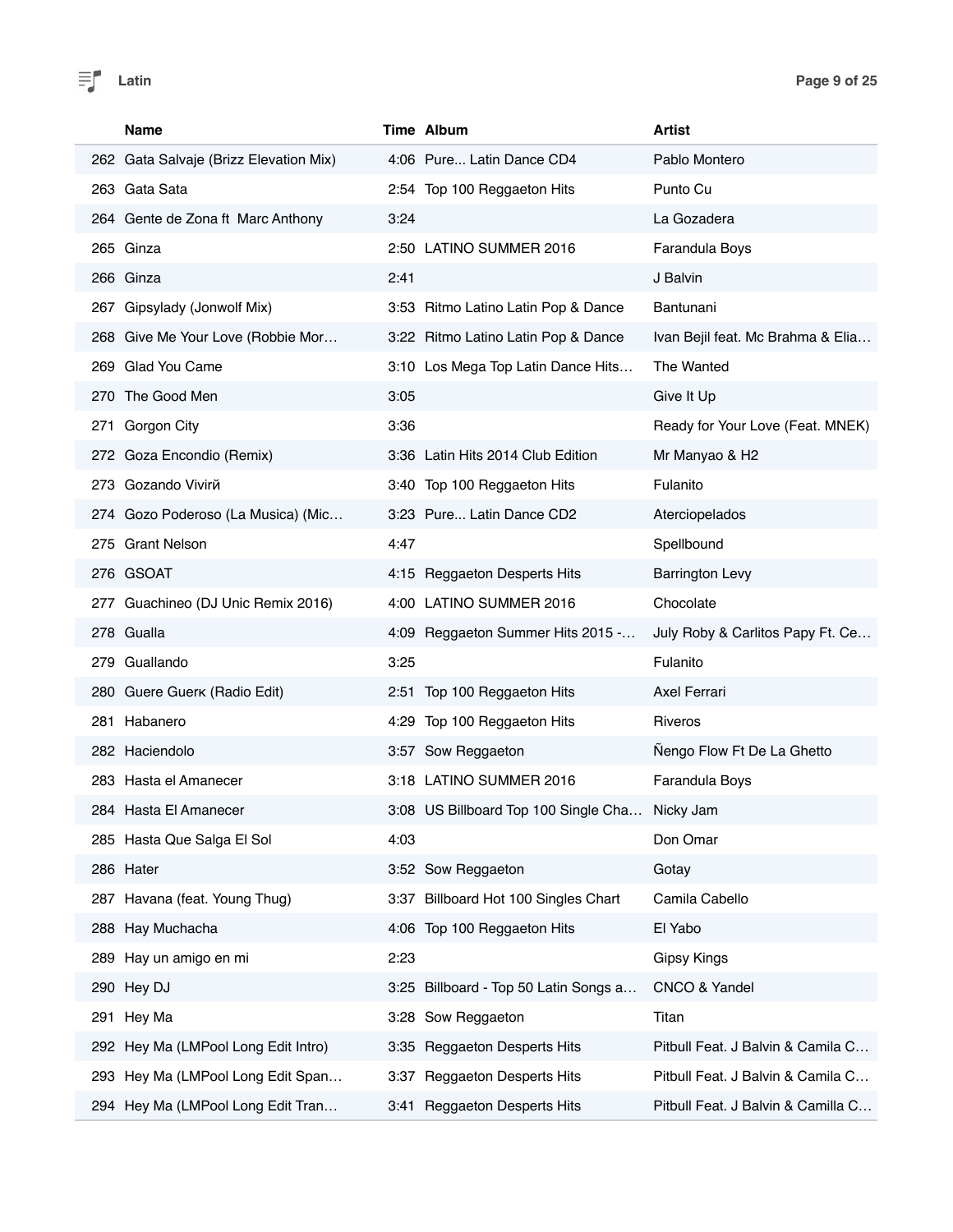

| <b>Name</b>                            | Time Album                            | Artist                             |
|----------------------------------------|---------------------------------------|------------------------------------|
| 295 Hey Ma (LMPool Short Edit Intro)   | 1:46 Reggaeton Desperts Hits          | Pitbull Feat. J Balvin & Camila C  |
| 296 Hey Ma (LMPool Short Edit Spa      | 2:34 Reggaeton Desperts Hits          | Pitbull Feat. J Balvin & Camila C  |
| 297 Hey Ma (LMPool Short Edit Tran     | 1:51 Reggaeton Desperts Hits          | Pitbull Feat. J Balvin & Camilla C |
| 298 Hips Don't Lie                     | 3:40 Pure Latin Dance CD1             | Shakira feat. Wyclef Jean          |
| 299 Hola                               | 3:09 Fitness Latino Party 2018        | Joey Montana                       |
| 300 Hola Beba (feat. Fuego)            | 3:35 Sow Reggaeton                    | Farruko                            |
| 301 Hola Mi Vida                       | 3:32 Sow Reggaeton                    | <b>Tan Bionica</b>                 |
| 302 Hold You                           | 3:06 Top 100 Reggaeton Hits           | Gyptian                            |
| 303 Hot Hot Hot                        | 4:11 Pure Latin Dance CD1             | Buster Poindexter And His Bans     |
| 304 Hot Hot Hot (Radio Edit Remast     | 3:22 LATINO SUMMER 2016               | Crossfire/Elephant Man             |
| 305 Hotel Room Service                 | 4:00 Pure Latin Dance CD2             | Pitbull                            |
| 306 Hoy Se Bebe (feat. Farruko)        | 3:37 Sow Reggaeton                    | Pitbull                            |
| 307 Hula Hoop                          | 3:57 Fitness Latino Party 2018        | Daddy Yankee                       |
| I Hakuna Matata (David May Ex<br>308   | 3:20 Los Mega Top Latin Dance Hits    | Patrick Miller U Amp - I Hakuna    |
| 309 I Like 2 Move It (Electro Remix)   | 4:05 Los Mega Top Latin Dance Hits    | Dj Darde Ft. Reel 2 Real           |
| 310 I Like It (Like That)              | 4:22 Pure Latin Dance CD1             | The Blackout Allstars              |
| 311 I Love Salsa                       | 4:10                                  | N'Klabe                            |
| 312 I M Day Dreaming (Extended Mix)    | 2:15 Los Mega Top Latin Dance Hits    | David May - I M Day Dreaming (     |
| 313 I Wanna Get High                   | 3:39 Latin Hits 2014 Club Edition     | Mozart La Para                     |
| 314 Idilio                             | 5:13 Latin Hits 2014 Club Edition     | Leoni Torres                       |
| 315 Imitadora                          | 3:54 Billboard - Top 50 Latin Songs a | Romeo Santos                       |
| 316 Incognito                          | 4:18                                  | Always There (Feat. Jocelyn Bro    |
| 317 Independant Gyal                   | 2:33 Top 100 Reggaeton Hits           | Kalash Feat. Pompis                |
| 318 Infieles                           | 3:06 LATINO SUMMER 2016               | Ksanova                            |
| 319 Infiltrate                         | 3:18 Top 100 Reggaeton Hits           | Sean Paul                          |
| Inner City<br>320                      | 2:52                                  | Good Life (Buena Vida) (Tommy      |
| Instruction<br>321                     | 2:46 Fitness Latino Party 2018        | Jax Jones, Demi Lovato, Stefflon   |
| 322 International Love                 | 3:47 Billboard Year-End Chart of 2012 | Pitbull feat. Chris Brown          |
| 323 Intouchable Alalalong (Radio Edit) | 3:38 Fitness Latino Party 2018        | <b>Baddy</b>                       |
| 324 Intro                              | 0:19 Sow Reggaeton                    | Ralphy                             |
| 325 Jala Que Sola                      | 3:59 Top 100 Reggaeton Hits           | Vatos Locos                        |
| 326 Jencarlos Canela - Mi corazon in   | 3:41 Los Mega Top Latin Dance Hits    | By DJ Santana                      |
| 327 Jennifer Lopez                     | 2:57                                  | On the Floor                       |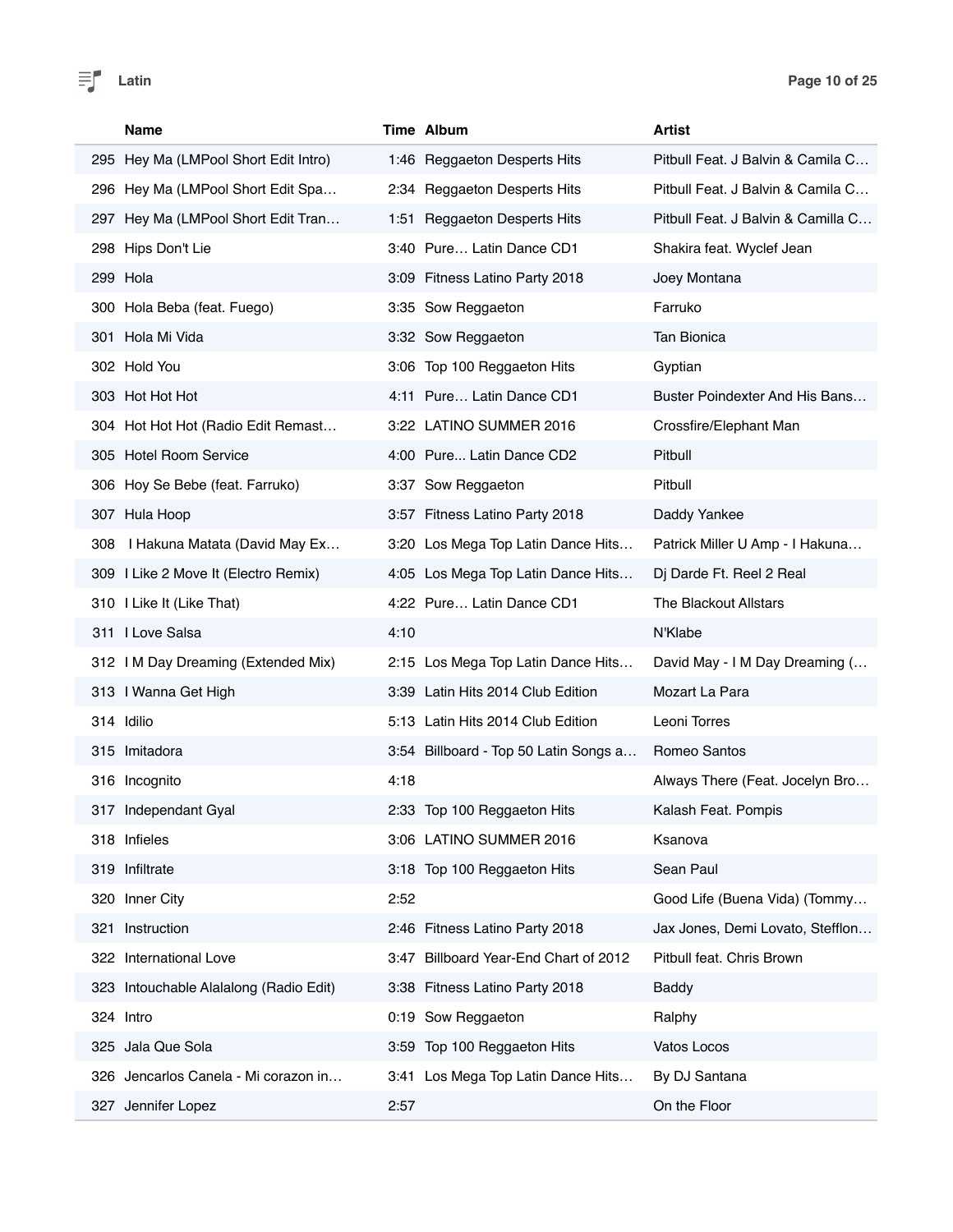

|     | <b>Name</b>                          |      | Time Album                          | <b>Artist</b>                     |
|-----|--------------------------------------|------|-------------------------------------|-----------------------------------|
|     | 328 Jingle El Coyote The Show        |      | 2:06 Sow Reggaeton                  | Plan B                            |
|     | 329 Joey Negro                       | 5:01 |                                     | Make a Move On Me                 |
| 330 | Join The Party (Simple Remix D       |      | 3:43 Los Mega Top Latin Dance Hits  | Juan Magan Ft. Leticia            |
|     | 331 Jump In The Line                 |      | 3:41 Pure Latin Dance CD4           | Harry Belafonte                   |
|     | 332 Junior Jack                      | 4:04 |                                     | E Samba                           |
|     | 333 Kalya (LLP Remix)                |      | 4:15 Los Mega Top Latin Dance Hits  | Nick Kamarera feat. Mike Diamo    |
|     | 334 KEEN V - j aimerais trop         |      | 5:45 Los Mega Top Latin Dance Hits  | <b>KEEN V feat SAP</b>            |
|     | 335 A Kele Nta                       |      | 3:25 Fitness Latino Party 2018      | <b>MHD</b>                        |
|     | 336 King Me CT                       |      | 3:55 Sow Reggaeton                  | Chynobi El Insuperable            |
|     | 337 Klangkarussell                   | 3:31 |                                     | Sonnentanz (Sun Don't Shine) (    |
|     | 338 Kung Fu                          |      | 3:54 Fitness Latino Party 2018      | DaSoul, Nacho                     |
|     | 339 La Agarro Bajando                |      | 4:17 Pure Latin Dance CD4           | Gilberto Santa Rosa               |
|     | 340 La Bendicion (Radio Edit Remas   |      | 3:56 LATINO SUMMER 2016             | Chacal                            |
|     | 341 La Bicicleta                     | 3:49 |                                     | Carlos Vives & Shakira            |
|     | 342 La Bomba                         |      | 3:19 Pure Latin Dance CD2           | <b>Azul Azul</b>                  |
|     | 343 La Chica Caramelo                |      | 3:14 Top 100 Reggaeton Hits         | Pumva                             |
|     | 344 La Chica de Mi Barrio            |      | 3:58 Ritmo Latino Latin Pop & Dance | <b>Estilo Libre</b>               |
|     | 345 La Cintura (Original Mix)        |      | 3:36 Ritmo Latino Latin Pop & Dance | David Da Costa & Rafa Romero      |
|     | 346 La Colegiala                     |      | 2:59 Fitness Latino Party 2018      | The Boy Next Door, The Boy Ne     |
|     | 347 La Criminal                      |      | 3:45 Reggaeton Summer Hits 2015 -   | Juanky Y Eko                      |
|     | 348 La Culisuelta                    |      | 2:59 Sow Reggaeton                  | Bebo White El Sexnetic            |
|     | 349 La Diabla/Mi Santa               | 5:51 |                                     | romeo santos                      |
|     | 350 La Entrevista                    |      | 4:53 Latin Hits 2014 Club Edition   | Charanga Habanera & Marvin Fr     |
|     | 351 La Estrategia                    |      | 3:39 Fitness Latino Party 2018      | Cali Y El Dandee                  |
|     | 352 La Exclusiva                     |      | 3:38 Latin Hits 2014 Club Edition   | Laritza Bacallao                  |
|     | 353 La Gente Quiere Fiesta (Edit Ver | 3:10 | Ritmo Latino Latin Pop & Dance      | J.Martinez & Valdi feat. Neon     |
|     | 354 La Groupie                       | 5:40 | Sow Reggaeton                       | De La Ghetto Ft. Nejo Luigi 21    |
|     | 355 La Guapa                         |      | 3:23 Fitness Latino Party 2018      | Gipsy Kings & Chico, Rio Santana  |
|     | 356 La Guara                         |      | 4:17 Latin Hits 2014 Club Edition   | El Yonki, Marvin Freddy & Kayanco |
|     | 357 La Interesada                    | 2:09 | Top 100 Reggaeton Hits              | All Star De Cuba                  |
|     | 358 La Isla Del Sol.                 |      | 3:59 Los Mega Top Latin Dance Hits  | David Canizares Feat El Simbolo   |
|     | 359 La La La (Hot Girls)             |      | 3:45 Pure Latin Dance CD3           | Da' Zoo                           |
|     | 360 La Lokura Movida                 |      | 4:44 Los Mega Top Latin Dance Hits  | Simone Pisapia Feat Jonathan -    |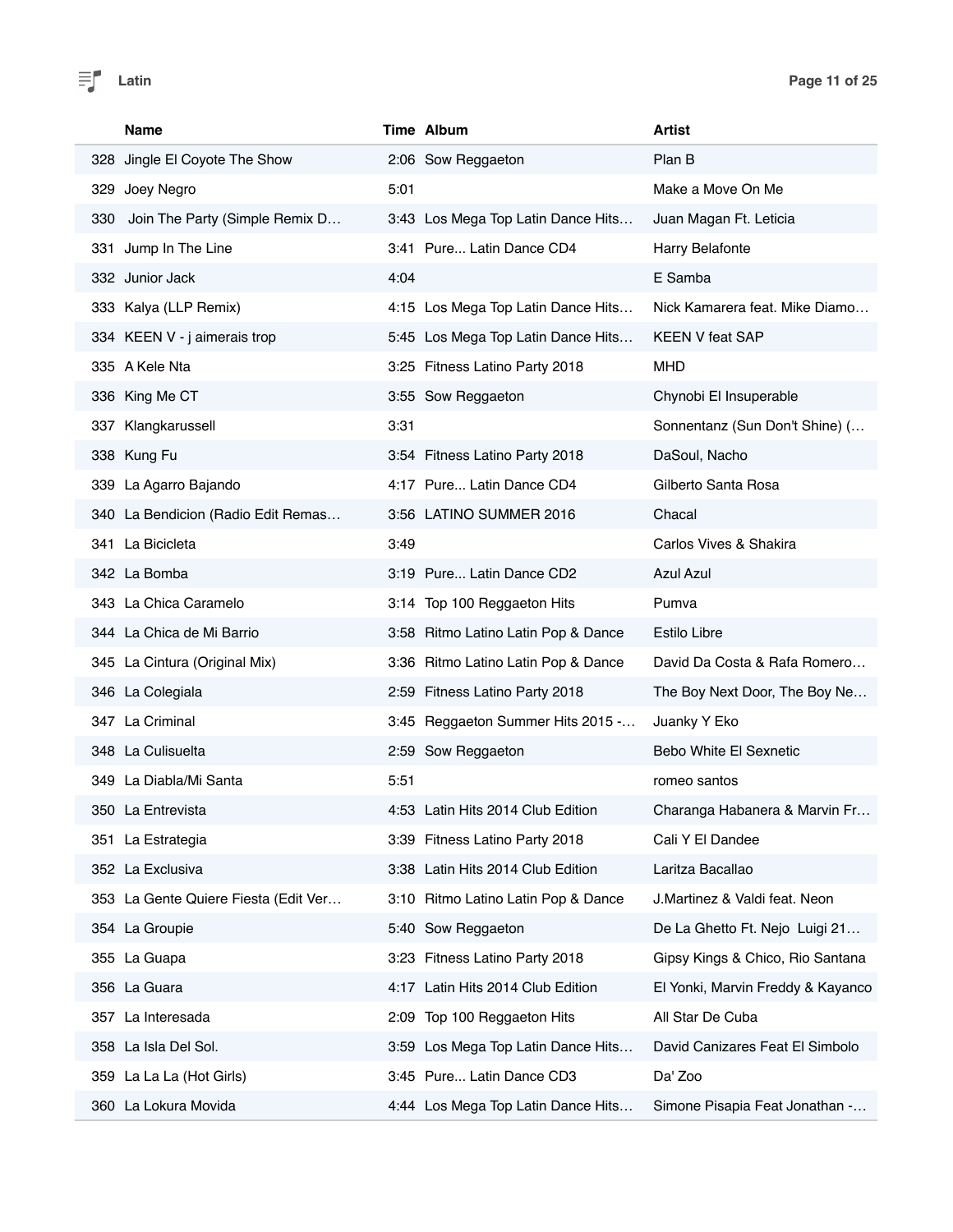

| <b>Name</b>                               | Time Album                             | Artist                           |
|-------------------------------------------|----------------------------------------|----------------------------------|
| 361 La Luna (Dj Nev Remix 2012)           | 3:57 Los Mega Top Latin Dance Hits     | Buxxi - La Luna (Dj Nev Remix 2  |
| 362 La Manera Que Eligio para Mata        | 3:02 Sow Reggaeton                     | Tan Bionica                      |
| 363 La Menorcita                          | 3:51 Reggaeton Summer Hits 2015 -      | Marvin Freddy Y Kayanco          |
| 364 La Mision                             | 4:04 Sow Reggaeton                     | Dro El Prolifiko                 |
| 365 La Mision                             | 3:35 Sow Reggaeton                     | Jory Boy                         |
| 366 La Modelo Ft Cardi B                  | 4:01                                   | Ozuna                            |
| 367 La Mordidita                          | 3:30                                   | Ricky Martin Ft. Yotuel          |
| 368 La Morena                             | 4:25 Pure Latin Dance CD3              | Los llegales                     |
| 369 La Negra Tiene Tumbao (DJ Flui        | 3:51 Pure Latin Dance CD4              | Celia Cruz                       |
| 370 La Ocasion (LMPool Long Edit H        | 5:37 Reggaeton Desperts Hits           | De La Ghetto Feat. Arcangel, Oz  |
| 371 La Preferencia                        | 5:32 Latin Hits 2014 Club Edition      | Cesar "Pupy" Pedroso & Pupy y    |
| 372 La Rompe Corazones                    | 3:19 Billboard - Top 50 Latin Songs a  | Daddy Yankee Ft Ozuna            |
| 373 La Señal.                             | 3:42 Los Mega Top Latin Dance Hits     | Juanes La Señal.                 |
| 374 La vida es un carnaval                | 4:37 Bailando Salsa                    | Celia Cruz                       |
| 375 La Vida Es un Carnaval (Special       | 3:07 LATINO SUMMER 2016                | Haila/Crossfire                  |
| 376 La Vida Se Va                         | 3:49 Latin Hits 2014 Club Edition      | Orquesta Las Canelas             |
| 377 Lady (Extended Mix)                   | 5:50 Ritmo Latino Latin Pop & Dance    | Toni G feat. Mar Souto           |
| 378 Lady Love (Double L Riddim) (Id       | 2:43 Top 100 Reggaeton Hits            | Daoud                            |
| 379 Lamento Boliviano (2012 Edit Ve       | 3:50 Ritmo Latino Latin Pop & Dance    | Dani Mata feat. Juan Martinez    |
| 380 Las Cachorritas                       | 4:18 Top 100 Reggaeton Hits            | El Yabo                          |
| 381 Las Cosas No Se Hacen Asi             | 2:54 Billboard - Top 50 Latin Songs a  | Banda Sinaloense MS de Sergio    |
| 382 Las Cosas Pequeñas (Original) (       | 3:15 Los Mega Top Latin Dance Hits     | Prince Royce                     |
| 383 Las Ultras                            | 2:04 Billboard - Top 50 Latin Songs a  | Calibre 50                       |
| 384 Lass Dich Gehen (Remix)               | 5:19 Los Mega Top Latin Dance Hits     | Mr. Da- Nos Feat. Matthew - Las  |
| 385 Latin Girl (Radio Edit)               | 3:54 Ritmo Latino Latin Pop & Dance    | Cedric Llense feat. Paolo Ravley |
| 386 Lauer & Canard                        | 1:58                                   | Doo Bop                          |
| 387 Le Frenamo Feo Remix                  | 3:36                                   | Tulile & Watatah                 |
| 388 Lee Cabrera                           | 3:23                                   | Shake It (Move a Little Closer)  |
| Lejos de Ti (Bachata Version 2017)<br>389 | 4:13 LATINO SUMMER 2016                | Grupo Extra                      |
| Lerolay Mamita (Original Mix)<br>390      | Ritmo Latino Latin Pop & Dance<br>3:31 | Toni G feat. Chito Rock & Fresto |
| Let Him Go<br>391                         | 3:12 Top 100 Reggaeton Hits            | Beenie Man                       |
| 392 Let Them Grow                         | 3:36 Reggaeton Desperts Hits           | Ratigan                          |
| 393 Let's Get Loud                        | 4:00 Pure Latin Dance CD1              | Jennifer Lopez                   |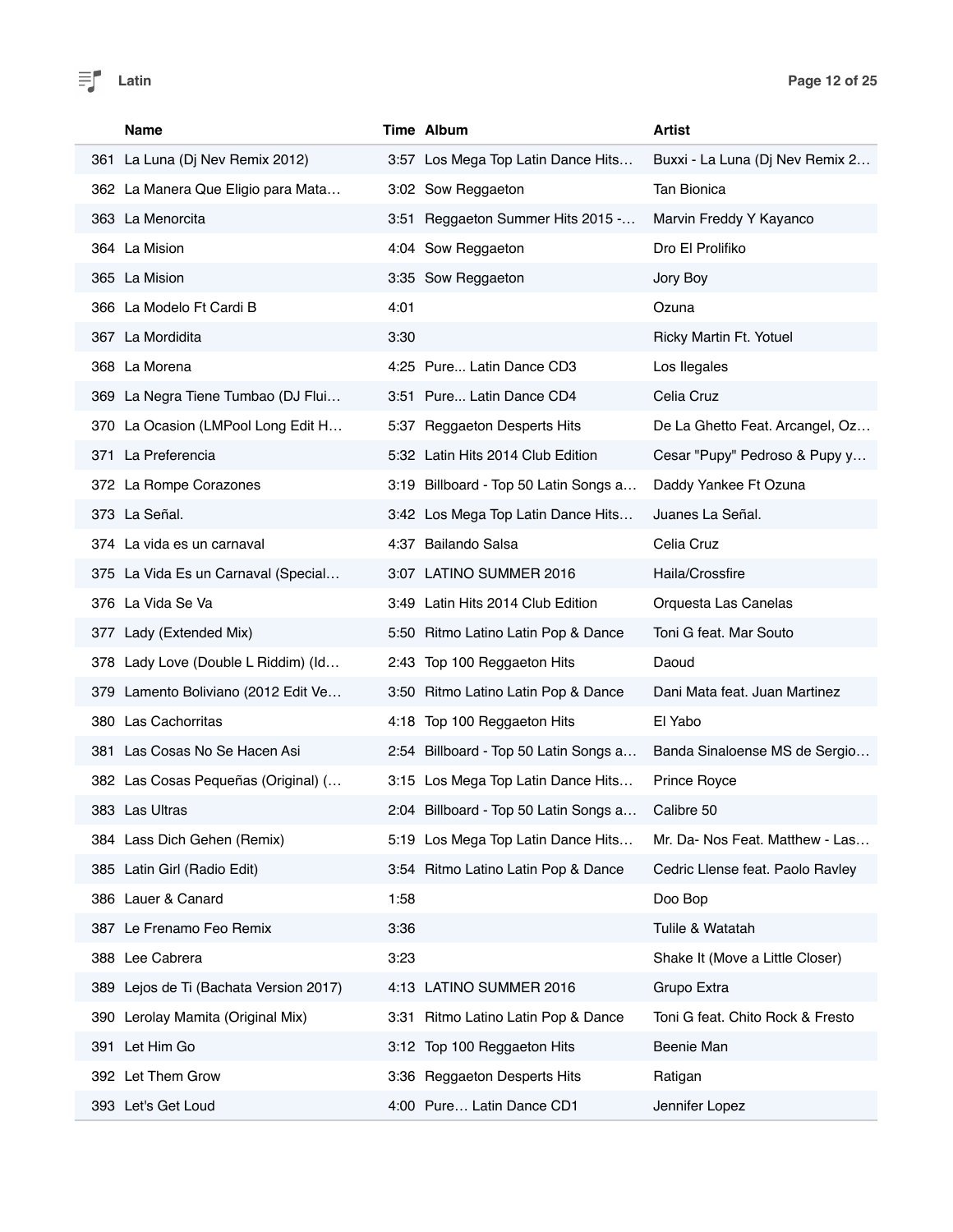Ī

| Name                                | Time Album                            | <b>Artist</b>                     |
|-------------------------------------|---------------------------------------|-----------------------------------|
| 394 Libre comme l'air (Radio Edit)  | 3:26 Fitness Latino Party 2018        | DJ Sem, Lartiste, Matt Houston    |
| 395 Llegamos                        | 3:38 Sow Reggaeton                    | Tempo                             |
| 396 A Lo Kuniyuki                   | 5:23 Latin Hits 2014 Club Edition     | Charanga Habanera, Marvin Fre     |
| 397 Lo Mas Sagrao                   | 4:29 Reggaeton Summer Hits 2015 -     | La Joya Y Nesty Ft. Mr. Cooperfi  |
| 398 Lo Pide El Alma                 | 3:57 Fitness Latino Party 2018        | Bustamante                        |
| 399 Lo Que Quiero (Official Remix)  | 4:18 Sow Reggaeton                    | Jowell & Randy Ft. Divino, Farru  |
| 400 Loca (ADroiD Moombathon Spa     | 3:42 LATINO SUMMER 2016               | Adassa/Pitbull/L.O.K.A.!          |
| 401 Loco Por Tu Amor                | 3:15 Sow Reggaeton                    | Jory Boy Ft Siniestro             |
| 402 Los Muchachos De Mi Barrio      | 4:15 Pure Latin Dance CD4             | Chambao                           |
| 403 Love Me (Intro Outro)           | 6:19 Reggaeton Desperts Hits          | <b>Chris Martin</b>               |
| 404 Love Me (Mega Kutz)             | 4:13 Reggaeton Desperts Hits          | <b>Chris Martin</b>               |
| 405 Love Me (Snip Hitz)             | 5:16 Reggaeton Desperts Hits          | <b>Chris Martin</b>               |
| 406 Love Sex Magic                  | 3:43 Pure Latin Dance CD2             | Ciara feat. Justin Timberlake     |
| 407 Lucenzo & Qwote                 | 2:43                                  | Danza Kuduro (Throw Your Han      |
| 408 Lupita                          | 3:49 Latin Hits 2014 Club Edition     | Chiquito Team Band                |
| 409 Ma calina                       | 3:57 Fitness Latino Party 2018        | Kendji Girac                      |
| 410 Ma reine (Radio Edit)           | 3:07 Fitness Latino Party 2018        | Fabyan & Juanmi                   |
| 411 Macarena (Bayside Boys Remix)   | 3:54 Pure Latin Dance CD4             | Los Del Rio                       |
| 412 Machika                         | 3:02                                  | J Balvin                          |
| 413 Magdalena, Mi Amor (Quimbara)   | 4:19 Pure Latin Dance CD1             | DLG (Dark Latin Groove)           |
| 414 Makina (feat. Mr Chapa & Jhoni  | 3:15 Latin Hits 2014 Club Edition     | Los Teke Teke                     |
| 415 Maleante Pero Elegante          | 3:16 LATINO SUMMER 2016               | Los Desiguales                    |
| 416 Malvada                         | 2:57 LATINO SUMMER 2016               | Farandula Boys                    |
| 417 Mambo No. 5 (A Little Bit Of)   | 3:40 Pure Latin Dance CD1             | Lou Bega                          |
| 418 Marco Calliari                  | 4:44                                  | We No Speak Americano (Montr      |
| Marina (Deejay jany FM Tanz)<br>419 | 3:15 Los Mega Top Latin Dance Hits    | Paulo Roberto - Marina (Deejay j  |
| Marionette (Odd Remix Edit)<br>420  | 3:17 Los Mega Top Latin Dance Hits    | Antonia -                         |
| Mark Knight & Funkagenda<br>421     | 5:48                                  | Man With the Red Face             |
| 422 Mas De Lo Que Sabes (More Th    | 3:24 Fitness Latino Party 2018        | Axwell A Ingrosso, Sebastian Yat  |
| 423 Mas Loco Que Tu                 | 3:16 Reggaeton Summer Hits 2015 -     | El Yuma Feat. Luiki               |
| 424 Masters At Work Presents India  | 5:51                                  | To Be in Love (Full Intention Voc |
| 425 Mayores                         | 3:23 Billboard Hot 100 Singles Chart  | Becky G                           |
| 426 Mayores                         | 3:22 Billboard - Top 50 Latin Songs a | Becky G Featuring Bad Bunny       |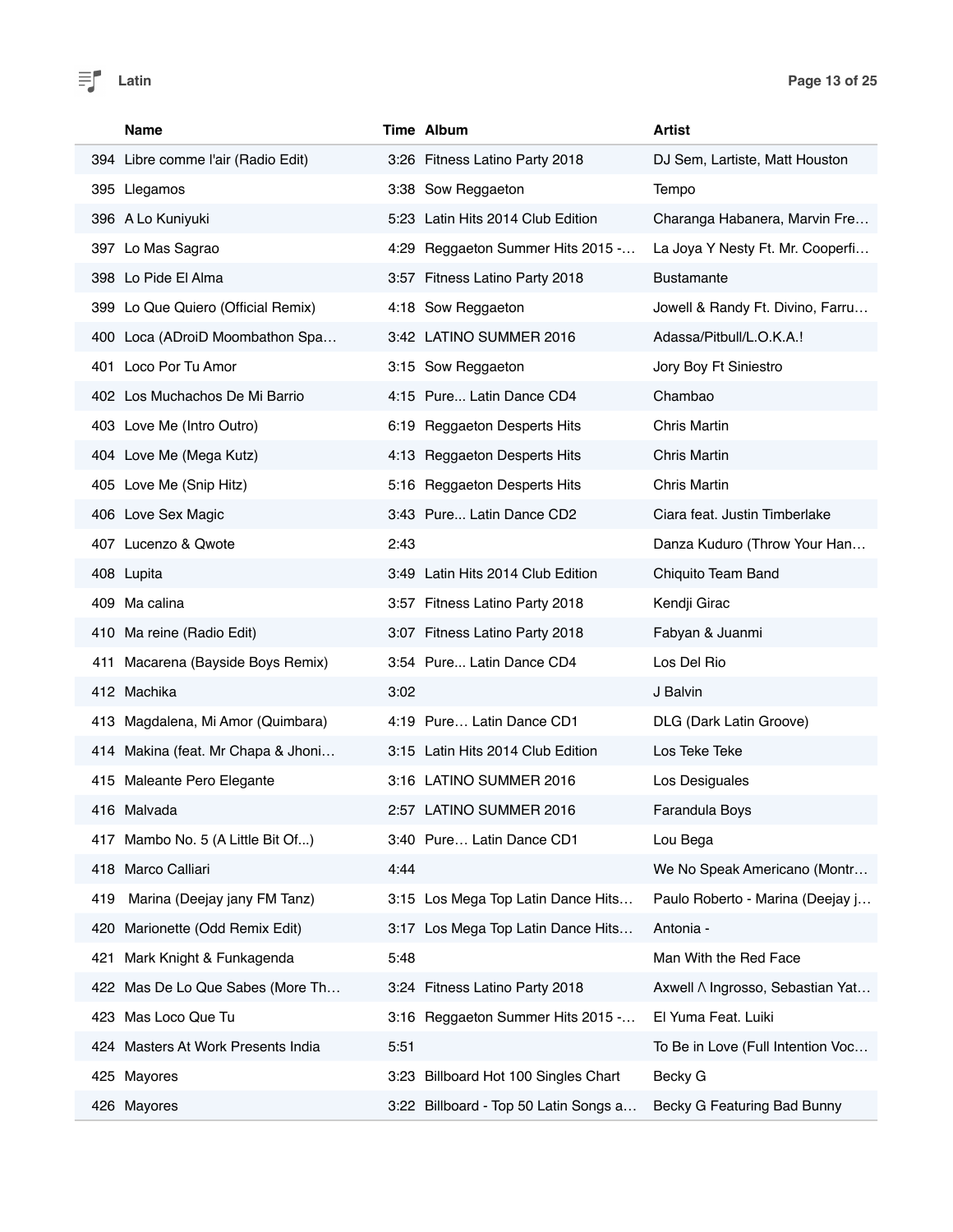| Name                                  | Time Album                            | Artist                          |
|---------------------------------------|---------------------------------------|---------------------------------|
| 427 Me Enamoras                       | 3:34 Ritmo Latino Latin Pop & Dance   | Jeykon & Mr Santa               |
| 428 Me Enamore                        | 3:44 Billboard - Top 50 Latin Songs a | Shakira                         |
| 429 Me Enamore Como Nunca             | 4:09 Latin Hits 2014 Club Edition     | <b>Victor Waill</b>             |
| 430 Me Estan Tirando                  | 2:34 Top 100 Reggaeton Hits           | All Star De Cuba                |
| 431 Me Gusta Tambien                  | 2:56 Pure Latin Dance CD2             | La Barra                        |
| 432 Me Rehuso                         | 3:25 Billboard - Top 50 Latin Songs a | Danny Ocean                     |
| 433 ME TENGO QUE IR                   | 4:52                                  | ADOLESENT'S ORQUESTA            |
| 434 Me Tienen Para (New Version)      | 3:51 Latin Hits 2014 Club Edition     | Omega                           |
| 435 Me Van A Encontrar (Rap Especial) | 4:14 Ritmo Latino Latin Pop & Dance   | Nipo                            |
| 436 Medley: Bamboleo / Volare / Djo   | 4:49 Pure Latin Dance CD3             | <b>Gipsy Kings</b>              |
| 437 MeEstan Amenasando                | 4:13 Sow Reggaeton                    | Bebo Babilla Ft King Omega      |
| 438 Mejor Decir Adios                 | 4:11 Latin Hits 2014 Club Edition     | Andy Andy                       |
| 439 Menea Tu Chapa                    | 2:59 LATINO SUMMER 2016               | Wilo D' New                     |
| 440 Mentirosa (Extended Mix)          | 5:12 Ritmo Latino Latin Pop & Dance   | Kato Jimenez & Luis Vazquez Fe  |
| 441 Metido A Dentro                   | 3:42 Top 100 Reggaeton Hits           | 90 Grados                       |
| 442 Mi Amor                           | 3:26 Top 100 Reggaeton Hits           | El Yabo                         |
| 443 Mi Corazon                        | 3:01 Fitness Latino Party 2018        | DJ Sem, Marwa Loud              |
| 444 Mi Gatina Y Yo                    | 3:07 Top 100 Reggaeton Hits           | Guanabanas Feat. Daddy Yanke    |
| 445 Mi Gente                          | 3:07 Billboard Hot 100 Singles Chart  | J Balvin & Willy William        |
| 446 Mi Gente (Steve Aoki Remix) [Of   | 3:57                                  | J Balvin Willy William          |
| 447 Mi Latina (Extended Mix)          | 5:00 Ritmo Latino Latin Pop & Dance   | Foncho & Manu Gz                |
| 448 A Mi Manera                       | 3:55                                  | <b>Gipsy Kings</b>              |
| 449 A Mi Me Gustas Tu (Original Mix)  | 3:20 Ritmo Latino Latin Pop & Dance   | L'Omy Feat Yera                 |
| 450 Mi Niña                           | 3:51                                  | Hector Acosta (El Torito)       |
| 451 A Mi No Me la Descargues          | 3:17 LATINO SUMMER 2016               | <b>Baby Lores</b>               |
| 452 Mi Religion                       | 3:55 Billboard - Top 50 Latin Songs a | Yandel                          |
| 453 Mi Tesoro                         | 4:05 Billboard - Top 50 Latin Songs a | Zion & Lennox Featuring Nicky J |
| 454 Mi Tesoro (Radio Edit)            | 4:07 Reggaeton Desperts Hits          | Zion Y Lennox f. Nicky Jam      |
| 455 A Mi Ventolera                    | 4:51 Top 100 Reggaeton Hits           | Yeree Neison                    |
| The Mighty Dub Katz<br>456            | 3:22                                  | Magic Carpet Ride               |
| 457 Mil Pedazos                       | 4:02 Los Mega Top Latin Dance Hits    | Jaula De Grillos                |
| 458 Mira Que Eres Linda (Latin Mix)   | 3:37 Ritmo Latino Latin Pop & Dance   | Jesus Farfan & Jose Seron       |
| 459 Miralva - Venga A La Noche (Ra    | 3:24 Los Mega Top Latin Dance Hits    | Miralva                         |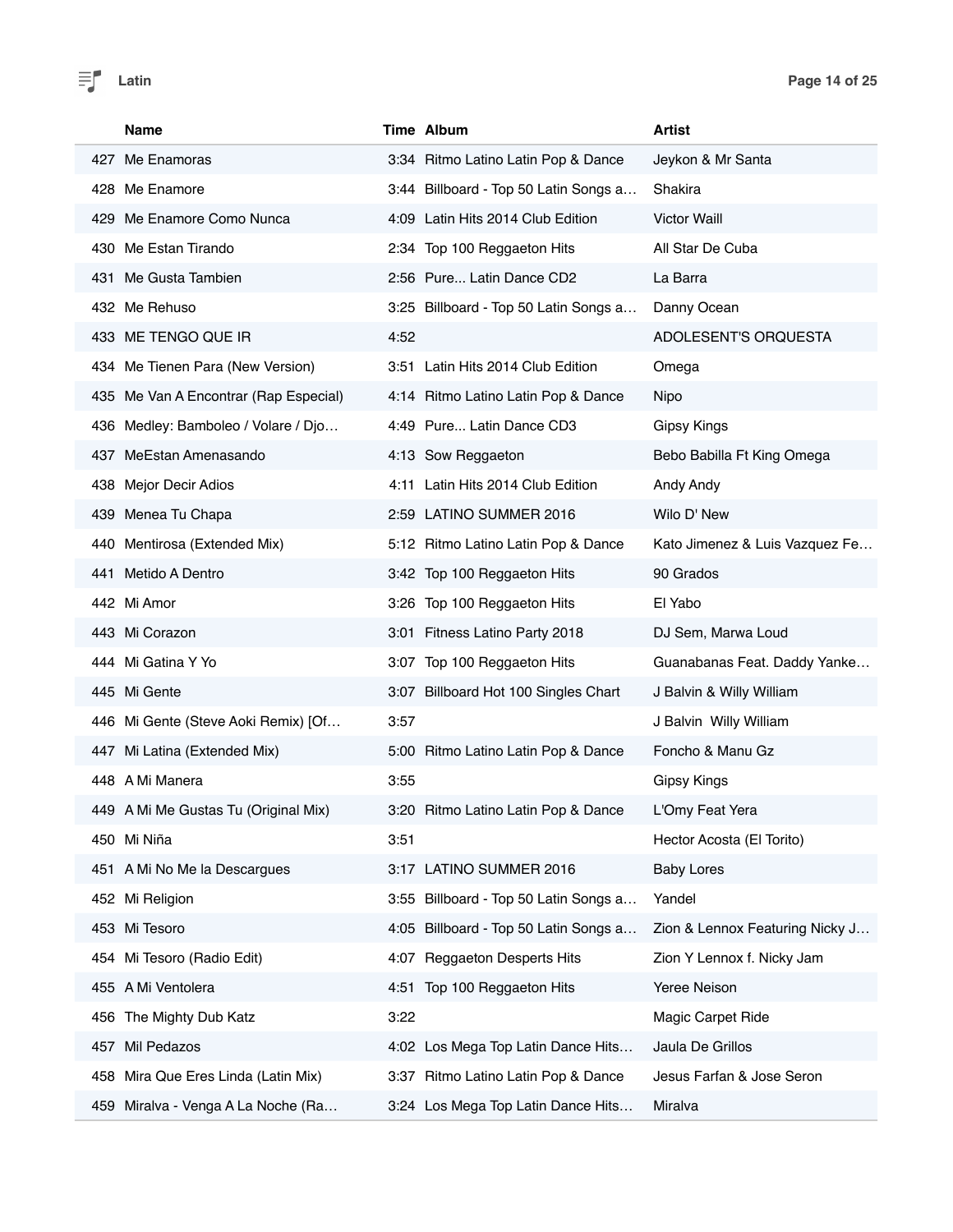|       | Name                                 |      | Time Album                            | <b>Artist</b>                     |
|-------|--------------------------------------|------|---------------------------------------|-----------------------------------|
|       | 460 Miss Fatty                       |      | 3:46 Top 100 Reggaeton Hits           | El Medico & Million Stylez        |
|       | 461 MK                               | 3:40 |                                       | Always (Feat. Alana) (MK Area 1   |
|       | 462 Mobile Phone (Inndit)            |      | 2:49 Top 100 Reggaeton Hits           | Mighty Kila                       |
|       | 463 Mochila                          |      | 2:43 Latin Hits 2014 Club Edition     | El Ken                            |
|       | 464 Mojito (Radio Edit)              |      | 2:48 Fitness Latino Party 2018        | Bodega, Alex Lima                 |
|       | 465 The Money Makers Anthem          |      | 2:04 Sow Reggaeton                    | La ConneXion                      |
| 466   | Montecarlo Party.                    |      | 5:18 Los Mega Top Latin Dance Hits    | Paolo Ortelli, Degree, - Montecar |
| 467   | Moonbahton Ina Di Dancefloor (       |      | 2:26 Top 100 Reggaeton Hits           | <b>Nighty Seven</b>               |
| 468   | Moonlight Shadow 2k12 (Bigroo        |      | 4:29 Los Mega Top Latin Dance Hits    | Empyre One - Moonlight Shado      |
| 469   | Morena (Remix)                       |      | 4:54 Ritmo Latino Latin Pop & Dance   | Tony O.                           |
|       | 470 The Most Expensive Girl In The   |      | 3:46 Pure Latin Dance CD4             | Lou Bega                          |
|       | 471 A Mover La Colita (Extended Mix) |      | 5:59 Ritmo Latino Latin Pop & Dance   | Kato Jimenez & Luis Vazquez       |
|       | 472 Moviendo las Cadereas            | 4:52 |                                       | Oro solido                        |
|       | 473 Moving Kilos                     |      | 4:00 Sow Reggaeton                    | Nengo Flow Ft French Montan       |
|       | 474 Muero (Ibiza Lover Dance Mix)    |      | 4:25 Pure Latin Dance CD4             | Jerry Rivera                      |
|       | 475 Mueve Tu Cintura                 |      | 2:31 Top 100 Reggaeton Hits           | Los Mestizos                      |
|       | 476 Muevelo                          |      | 2:58 Top 100 Reggaeton Hits           | Kamaleon                          |
| 477   | Muevete (Remake Aitor Cruz M         |      | 4:25 Los Mega Top Latin Dance Hits    | Tony Lozano                       |
|       | 478 Muneco De Lego                   |      | 2:42 Fitness Latino Party 2018        | Karol G                           |
| 479.  | My Moonshine (Spanglish Versio       |      | 3:46 LATINO SUMMER 2016               | Akon/El Chacal/A-Roma/Savage      |
|       | 480 Nadie Como Yo                    |      | 4:03 Sow Reggaeton                    | J Alvarez Ft De La Ghetto         |
| 481   | Ni Tu Ni Yo                          |      | 3:34 Billboard - Top 50 Latin Songs a | Jennifer Lopez Featuring Gente    |
|       | 482 Nicky Jam (Letra)                | 3:16 |                                       | Travesuras                        |
|       | 483 Nicky Jam Ft. Silvestre Dangond  | 3:26 |                                       | Cásate Conmigo                    |
|       | 484 Nina Simone                      | 4:17 |                                       | Sinnerman (Felix Da Housecat's    |
| 485   | No Cabe Duda                         |      | 3:07 Reggaeton Desperts Hits          | Ulices Chaidez Y Sus Plebes       |
| 486 - | No Cabe Duda (LMPool Intro)          |      | 3:06 Reggaeton Desperts Hits          | Ulices Chaidez Y Sus Plebes       |
| 487.  | No Digas Adios (Remix)               |      | 5:12 Ritmo Latino Latin Pop & Dance   | Andres Munoz, Angel Camacho       |
|       | 488 No Le Hago Falta                 |      | 3:30 Billboard - Top 50 Latin Songs a | <b>Banda Los Recoditos</b>        |
|       | 489 No Lie                           |      | 3:41 Fitness Latino Party 2018        | Sean Paul, Dua Lipa               |
| 490 - | No Me Compares                       |      | 4:13 Los Mega Top Latin Dance Hits    | Alejandro Sanz                    |
| 491   | No Me Enamoro (Dance Remix)          |      | 5:26 Pure Latin Dance CD1             | Gisselle                          |
|       | 492 No Me Formes Lio                 |      | 3:42 Reggaeton Summer Hits 2015 -     | Este Habano Ft. Dante             |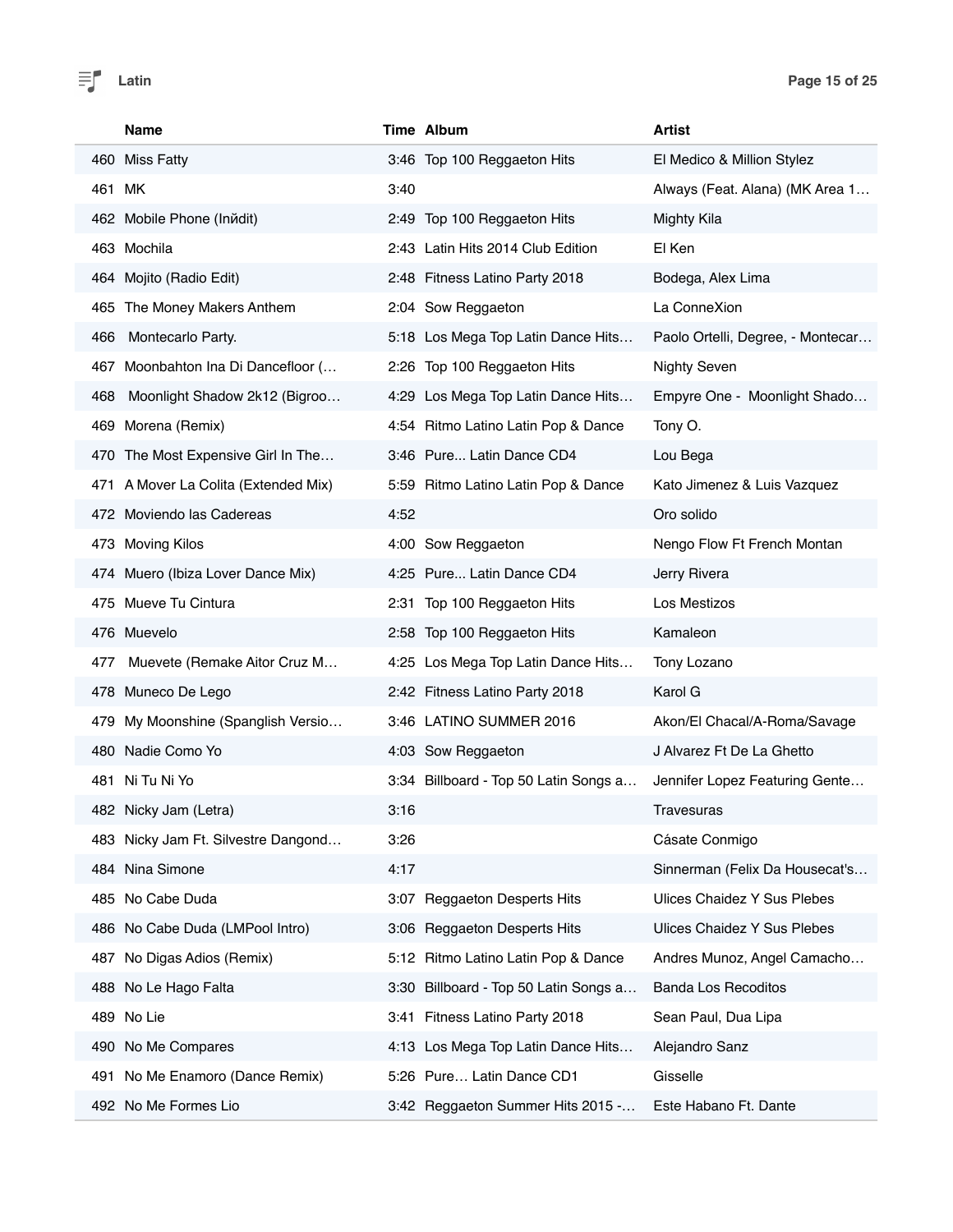| Name                                  | Time Album                            | Artist                           |
|---------------------------------------|---------------------------------------|----------------------------------|
| 493 No Melody (Truby Trio Treatment   | 5:48 Pure Latin Dance CD2             | Turntablerocker                  |
| 494 No Puedo Arrancarte De Mi         | 3:35 Latin Hits 2014 Club Edition     | Joel Lopez                       |
| 495 No Quiere (Radio Edit)            | 3:46 Reggaeton Desperts Hits          | <b>RKM</b>                       |
| 496 No Quiero Na' Regala'o            | 4:44 Pure Latin Dance CD2             | Gilberto Santa Rosa              |
| 497 No Quiero Olvidarte               | 3:38 LATINO SUMMER 2016               | Baby Rhagga                      |
| 498 No te Conviene (Tonny Gomez       | 4:36 Ritmo Latino Latin Pop & Dance   | Cristian Deluxe & Javier Declara |
| 499 No Te Hagas                       | 3:51 Billboard - Top 50 Latin Songs a | Bad Bunny x Jory Boy             |
| 500 No Vales Un Peso                  | 3:59 Latin Hits 2014 Club Edition     | Kiko Rodriguez                   |
| 501 No Voy a Llorar por Ti            | 3:27 Sow Reggaeton                    | Nova La Amenaza                  |
| 502 Noche de Brujas (Las Feas)        | 3:38 LATINO SUMMER 2016               | El Chacal                        |
| 503 Nos Enganamos Los Dos             | 4:44 Latin Hits 2014 Club Edition     | <b>Yiyo Sarante</b>              |
| 504 Nosotros                          | 3:06 Sow Reggaeton                    | Yomo Ft. Tito El Bambino         |
| 505 Nuh Linga                         | 2:01 Top 100 Reggaeton Hits           | <b>Elephant Man</b>              |
| 506 Obsesionado                       | 3:29 LATINO SUMMER 2016               | Farandula Boys                   |
| 507 Obsesiyn                          | 3:12 Top 100 Reggaeton Hits           | Lucenzo & Kenzah Farah           |
| 508 Obvio Que Te Odio (La Traicion)   | 3:40 Latin Hits 2014 Club Edition     | Laritza Bacallao                 |
| 509 Odio                              | 3:49                                  | Romeo Santos Ft. Drake           |
| 510 Ojala                             | 3:57 LATINO SUMMER 2016               | Baby Rhagga                      |
| 511 Ojala Que Me Olvides (Radio Edit) | 3:25 Reggaeton Desperts Hits          | La Arrolladora Banda El Limon D  |
| 512 Olav Basoski                      | 3:10                                  | Puerto Rico                      |
| 513 Ole Ole Ole (Edit Version)        | 2:58 Ritmo Latino Latin Pop & Dance   | J.Martinez & Valdi feat. Neon    |
| 514 Oliver \$ & Jimi Jules            | 4:44                                  | Pushing On (Dub)                 |
| 515<br>Olmyta Ft. Kymai - Tout Le Mon | 4:54 Los Mega Top Latin Dance Hits    | Olmyta Ft. Kymai                 |
| 516 Orgullo (Official Remix)          | 3:29 Sow Reggaeton                    | Justin Quiles Ft. J Balvin       |
| 517 Orgullosa                         | 3:26 Top 100 Reggaeton Hits           | All Star De Cuba                 |
| 518 Other Side Of Love                | 2:49 Top 100 Reggaeton Hits           | Sean Paul                        |
| 519 Otra Cosa (Inňdit)                | 2:53 Top 100 Reggaeton Hits           | Dany El Cuelno Feat. Porphy Me   |
| 520 Otra Moet                         | 3:20 Sow Reggaeton                    | J Alvarez                        |
| 521 Otra Vez (Extended Mix)           | 4:14 Ritmo Latino Latin Pop & Dance   | Los Tiburones & Teknova          |
| 522 Outro                             | 0:29 Sow Reggaeton                    | Ralphy                           |
| 523 Oye                               | 4:27 Pure Latin Dance CD4             | July Mateo                       |
| 524 Oye Como Va                       | 4:22 Abraxas (2006. Japan Mini LP)    | Santana                          |
| 525 Oye Mi Canto                      | 3:14 Top 100 Reggaeton Hits           | N.o.r.e Feat. Nina Sky & Tego C  |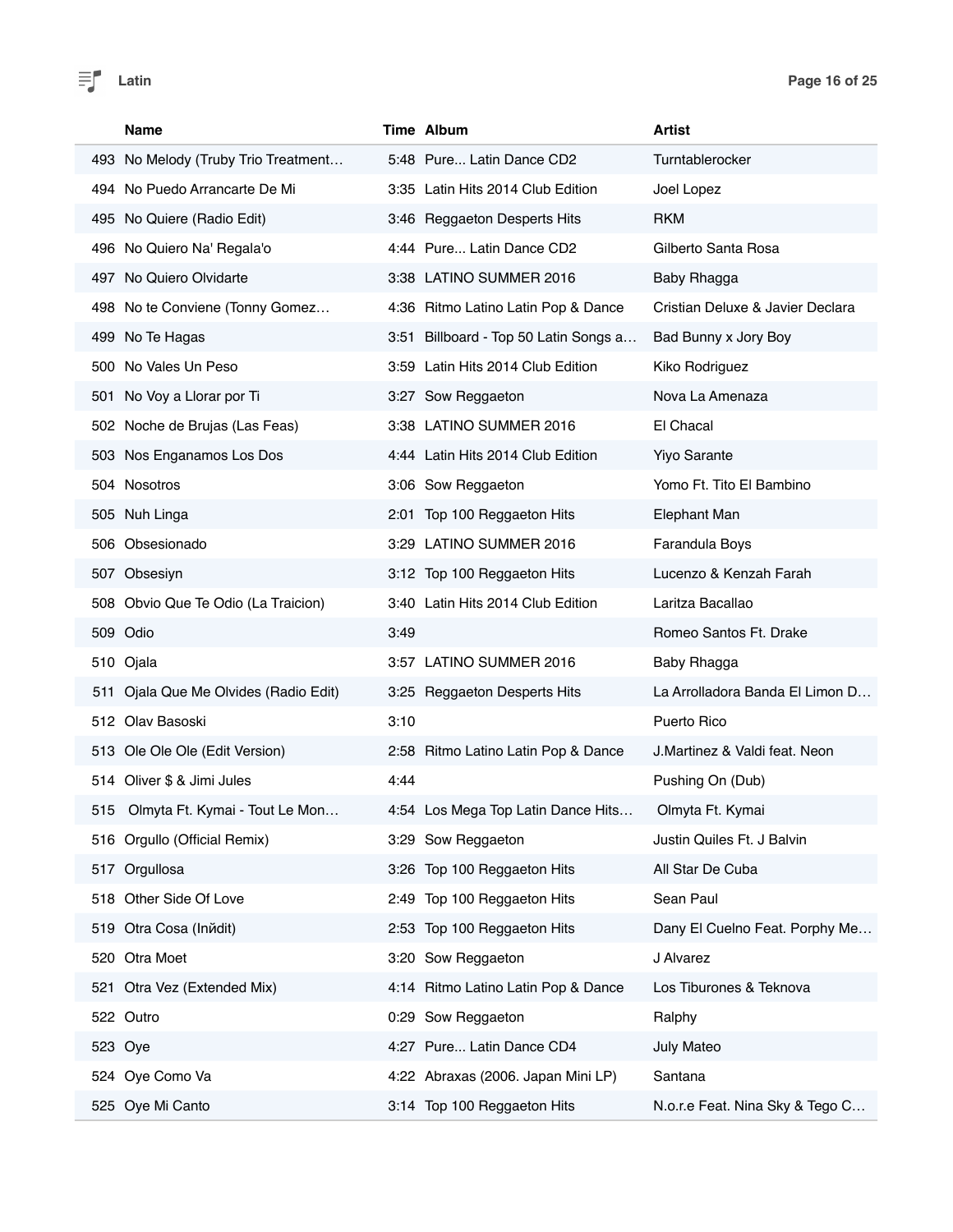| Name                                 | Time Album                            | <b>Artist</b>                    |
|--------------------------------------|---------------------------------------|----------------------------------|
| 526 Pa Fiesta                        | 4:24 Reggaeton Summer Hits 2015 -     | Alvaro (Los Principales)         |
| 527 Pa Los Haters                    | 1:58 Sow Reggaeton                    | Bebo Babilla                     |
| 528 Pa Los Mariao                    | 3:15 Top 100 Reggaeton Hits           | 90 Grados                        |
| 529 Pa Los Que Me Tiran              | 3:48 Top 100 Reggaeton Hits           | El Yabo                          |
| 530 Pa Que Lo Bailes                 | 3:26 Fitness Latino Party 2018        | Henry Mendez                     |
| 531 Pa Romperla (Official Remix)     | 3:32 Sow Reggaeton                    | Eloy Ft Pusho                    |
| 532 Pa Ta Abajo                      | 3:41 Sow Reggaeton                    | <b>Carlitos Rossy</b>            |
| 533 Pa Ti Pa Mi (Remix)              | 4:12 Los Mega Top Latin Dance Hits    | Dj Pitufo Club Vikingo Don Latin |
| 534 Palito De Coco (Original Dj Chuc | 1:58 Latin Hits 2014 Club Edition     | Rumai                            |
| 535 Palito De Coco (Studio Remix)    | 2:51 Latin Hits 2014 Club Edition     | Rumai                            |
| 536 Papichulo (Extended Mix Dj)      | 4:34 Los Mega Top Latin Dance Hits    | Mandinga Papichulo (Extended     |
| 537 Para Celebrar                    | 4:19 Latin Hits 2014 Club Edition     | Sergio George's Salsa Giants     |
| 538 Para Conquistarte                | 3:25 Latin Hits 2014 Club Edition     | <b>Will Disal</b>                |
| 539 Para Que Lastimarme              | 3:24 Billboard - Top 50 Latin Songs a | Gerardo Ortiz                    |
| 540 Paris Latino                     | 3:16 Fitness Latino Party 2018        | Collectif Métissé                |
| 541 Party Animal                     | 3:16 Fitness Latino Party 2018        | Charly Black, Luis Fonsi         |
| 542 Party Up C'Mon (Fiesta Club Ver  | 4:41 LATINO SUMMER 2016               | DJ Papi Electric/Honorebel/Lotu  |
| 543 - Passion (Extended Mix)         | 4:36 Los Mega Top Latin Dance Hits    | Dony - Passion (Extended Mix)    |
| 544 Patricia                         | 2:09 Pure Latin Dance CD4             | Perez Prado And His Orchestra    |
| 545 Paul Johnson                     | 3:32                                  | Get Get Down                     |
| 546 Pegadito Suavecito (Mambo Urb    | 3:59 Latin Hits 2014 Club Edition     | Fito Blanko                      |
| 547 Pegate Al Muro                   | 3:53 Reggaeton Summer Hits 2015 -     | La Alianza                       |
| 548 Pelea                            | 2:54 Top 100 Reggaeton Hits           | Punto Cu                         |
| 549 Peligras                         | 3:03 Sow Reggaeton                    | Jory Boy                         |
| 550 Pensando En Ti                   | 3:01 Sow Reggaeton                    | Tito El Bambino Ft Kevin Roldan  |
| 551 Pensandote                       | 3:23 Sow Reggaeton                    | Nova La Amenaza                  |
| 552 Per Millions (Inйdit)            | 2:55 Top 100 Reggaeton Hits           | Orijinal Fox                     |
| 553 Perdoname Remix                  | 4:27 Los Mega Top Latin Dance Hits    | Jose Lopez Ft. El Cata           |
| 554 Perro Fiel (Ft. Nicky Jam)       | 3:23                                  | Shakira                          |
| 555 Picky                            | 3:00 LATINO SUMMER 2016               | Farandula Boys                   |
| 556 Pierde los Modales               | 3:04 LATINO SUMMER 2016               | Farandula Boys                   |
| 557 Pierdo La Cabeza                 | 3:42 Sow Reggaeton                    | Zion & Lennox                    |
| 558 Pierdo La Cabeza vs. Anatolla (L | 3:30 Reggaeton Desperts Hits          | Zion & Lennox                    |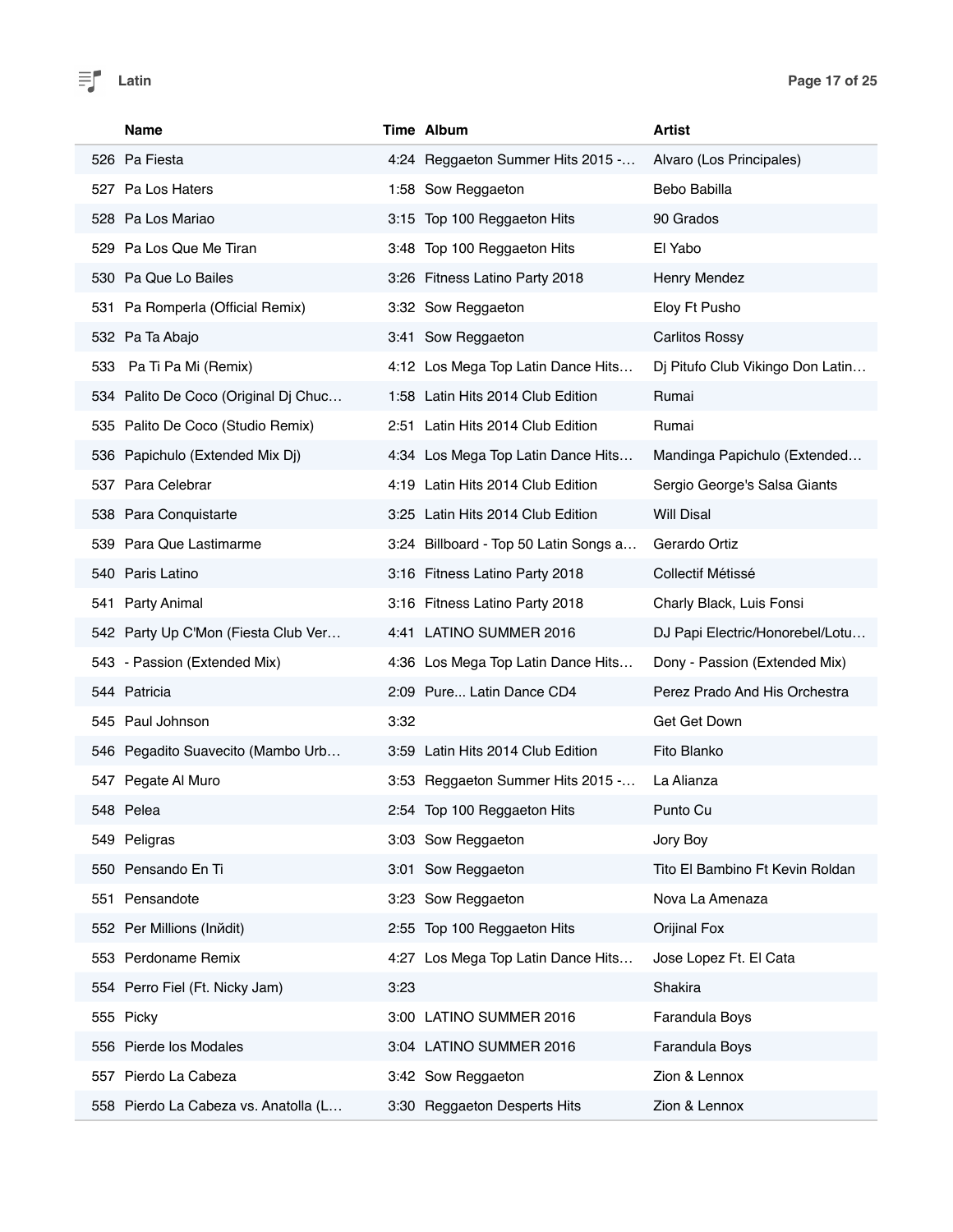|     | <b>Name</b>                        |      | Time Album                            | Artist                           |
|-----|------------------------------------|------|---------------------------------------|----------------------------------|
|     | 559 Pinocho                        |      | 4:18 Latin Hits 2014 Club Edition     | Gente de Zona                    |
|     | 560 Pirata                         |      | 5:39 Latin Hits 2014 Club Edition     | <b>Yiyo Sarante</b>              |
|     | 561 Pitbull                        | 2:57 |                                       | I Know You Want Me (Calle Ocho)  |
|     | 562 Po Encima (LMPool Long Edit R  |      | 3:40 Reggaeton Desperts Hits          | Arcangel Feat. Bryant Myers      |
|     | 563 Po Encima (LMPool Short Edit R |      | 3:29 Reggaeton Desperts Hits          | Arcangel Feat. Bryant Myers      |
|     | 564 Pobre Diabla                   |      | 4:15 Da Hit Man Presents              | Don Omar                         |
|     | 565 Pocuro Olviarte                |      | 5:01 LATINO SUMMER 2016               | El Chacal                        |
|     | 566 Poder                          |      | 4:10 Sow Reggaeton                    | Wisin Ft. Farruko                |
|     | 567 Pokito A Poko                  |      | 3:28 Pure Latin Dance CD1             | Chambao                          |
|     | 568 Policeman (LMPool Long Edit M  |      | 3:24 Reggaeton Desperts Hits          | Eva Simons                       |
|     | 569 Policeman (LMPool Short Edit M |      | 2:32 Reggaeton Desperts Hits          | Eva Simons                       |
|     | 570 Por Ahi Ya Voy                 |      | 3:15 Sow Reggaeton                    | Titan                            |
|     | 571 Por Obvias Razones             |      | 3:05 Billboard - Top 50 Latin Songs a | La Maquinaria Nortena            |
|     | 572 Porto Rico                     |      | 3:33 Fitness Latino Party 2018        | <b>RIDSA</b>                     |
|     | 573 Posturea                       |      | 3:03 Fitness Latino Party 2018        | Henry Mendez                     |
|     | 574 Pourquoi cherie                |      | 3:02 Fitness Latino Party 2018        | BMYE, Naza, KeBlack, Youssou     |
|     | 575 Pow Pow Pow (Exclu)            |      | 3:22 Top 100 Reggaeton Hits           | Vj Awak Feat. Mr. Vegas & Cecile |
|     | 576 Prefiero La Soledad            |      | 3:54 Latin Hits 2014 Club Edition     | Antony Santos & Alex Matos       |
|     | 577 Princesita                     |      | 4:49 Pure Latin Dance CD3             | Elvis Crespo                     |
|     | 578 Probablemente                  |      | 3:52 Billboard - Top 50 Latin Songs a | Christian Nodal Featuring David  |
|     | 579 Probando Voces 2               |      | 2:52 Sow Reggaeton                    | Cosculluela                      |
|     | 580 Promise                        | 4:16 |                                       | Usher ft Romeo Santos            |
|     | 581 Propuesta Indecente            | 3:53 |                                       | Romeo Santos                     |
|     | 582 Pull Up                        |      | 3:26 Top 100 Reggaeton Hits           | Mr. Vegas                        |
|     | 583 Put Your Hands Up              |      | 3:01 Top 100 Reggaeton Hits           | Shad                             |
|     | 584 Que Me Has Hecho               |      | 3:30 Billboard - Top 50 Latin Songs a | Chayanne Featuring Wisin         |
|     | 585 Que Seas Feliz                 |      | 4:02 Latin Hits 2014 Club Edition     | <b>Tito Nieves</b>               |
|     | 586 Qué Será (feat. Alexis & Fido) |      | 3:36 Sow Reggaeton                    | Baby Rasta y Gringo              |
| 587 | Que Suenen Los Tambores            |      | 3:57 Latin Hits 2014 Club Edition     | Laritza Bacallao                 |
| 588 | Que Te Vaya Bien                   |      | 4:12 Sow Reggaeton                    | <b>Carlitos Rossy</b>            |
|     | 589 Que Va                         |      | 3:58 Fitness Latino Party 2018        | Alex Sensation, Ozuna            |
|     | 590 Quedate Conmigo                |      | 3:42 Billboard - Top 50 Latin Songs a | Chyno Miranda Featuring Wisin    |
| 591 | Quedate Conmigo                    | 4:11 | Sow Reggaeton                         | Jory Boy                         |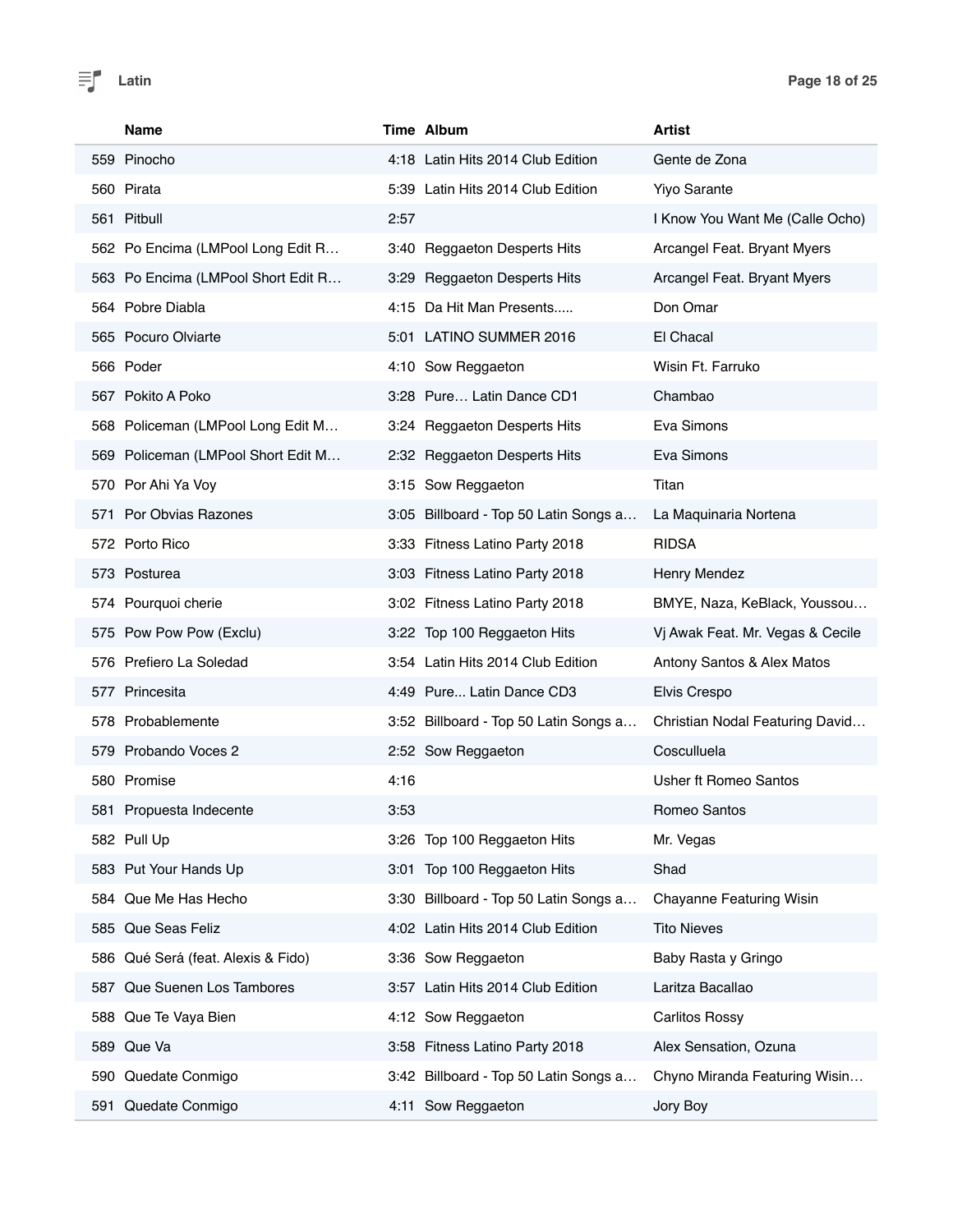

| <b>Name</b>                          | Time Album                            | Artist                          |
|--------------------------------------|---------------------------------------|---------------------------------|
| 592 Quiereme                         | 3:10 Billboard - Top 50 Latin Songs a | Jacob Forever Featuring Farruko |
| Quiereme (Pg Brothers Remix)<br>593  | 3:52 Los Mega Top Latin Dance Hits    | Decufe - Quiereme (Pg Brothers  |
| 594 Quiero Estar Contigo             | 3:16 Sow Reggaeton                    | Nicky Jam                       |
| 595 Quitate El Top                   | 3:07 Top 100 Reggaeton Hits           | Tapo & Raya                     |
| 596 Quitemonos La Ropa (Monster T    | 3:59 Pure Latin Dance CD2             | <b>Alexandre Pires</b>          |
| 597 Rabiosa Feat. El Cata            | 2:56                                  | Shakira                         |
| 598 Rapido, Brusco, Violento         | 3:14 Fitness Latino Party 2018        | Juan Magan, BnK                 |
| 599 Ray Foxx                         | 3:59                                  | Boom Boom (Heartbeat) (Feat     |
| 600 Ray Foxx                         | 4:41                                  | The Trumpeter                   |
| Rechazame<br>601                     | 3:39                                  | Prince Royce                    |
| 602 A Recorrer el Mundo (Original Tr | 2:43 Ritmo Latino Latin Pop & Dance   | Twenty & Powerflow              |
| 603 Reggae Night                     | 3:56 Fitness Latino Party 2018        | Collectif Métissé               |
| 604 Ricky Ricon                      | 2:58 Latin Hits 2014 Club Edition     | El Mayor Clasico                |
| 605 Rikiti                           | 7:53 LATINO SUMMER 2016               | Chocolate/Divan/El Chacal       |
| 606 Ritmo De La Noche                | 3:30 Pure Latin Dance CD3             | Lorena Martinez                 |
| 607 River Ocean                      | 5:56                                  | Love & Happiness (Yemaya Y O    |
| 608 Robarte Un Beso                  | 3:08 Billboard - Top 50 Latin Songs a | Carlos Vives & Sebastian Yatra  |
| 609 Robin S                          | 3:09                                  | Show Me Love                    |
| 610 Roger Sanchez                    | 4:04                                  | <b>Another Chance</b>           |
| 611 Ronaldo's Revenge                | 4:15                                  | Ronaldo's Revenge (Mas Que M    |
| 612 Rosa Hermosa                     | 2:59 Top 100 Reggaeton Hits           | All Star De Cuba                |
| 613 Round Table Knights              | 2:56                                  | Calypso                         |
| 614 Ruff Driverz                     | 3:18                                  | Dreaming                        |
| 615 Rumba                            | 3:30 Aura                             | Los Hermanos Rosario            |
| 616 Rumbo Al Choli (Jingle)          | 2:06 Sow Reggaeton                    | Zion & Lennox                   |
| 617 Run For Cover                    | 2:54 Fitness Latino Party 2018        | April Ivy                       |
| 618 SAP                              | 3:19 Sow Reggaeton                    | De La Ghetto                    |
| 619 S.O.S. (Let The Music Play) (Mo  | 3:33 Pure Latin Dance CD3             | Jordin Sparks                   |
| 620 Sabado Rebelde                   | 3:57 Sow Reggaeton                    | Daddy Yankee Ft Plan B          |
| 621 Saca Lo De Sata                  | 4:01 Sow Reggaeton                    | Zion & Lennox Ft Pusho          |
| 622 Sacudete La Arena (New 2017 V    | 4:06 Reggaeton Desperts Hits          | Osmani Garcia f. Elvis Crespo   |
| 623 Safari                           | 3:28 LATINO SUMMER 2016               | Farandula Boys                  |
| 624 Salif Keita & Martin Solveig     | 3:37                                  | Madan                           |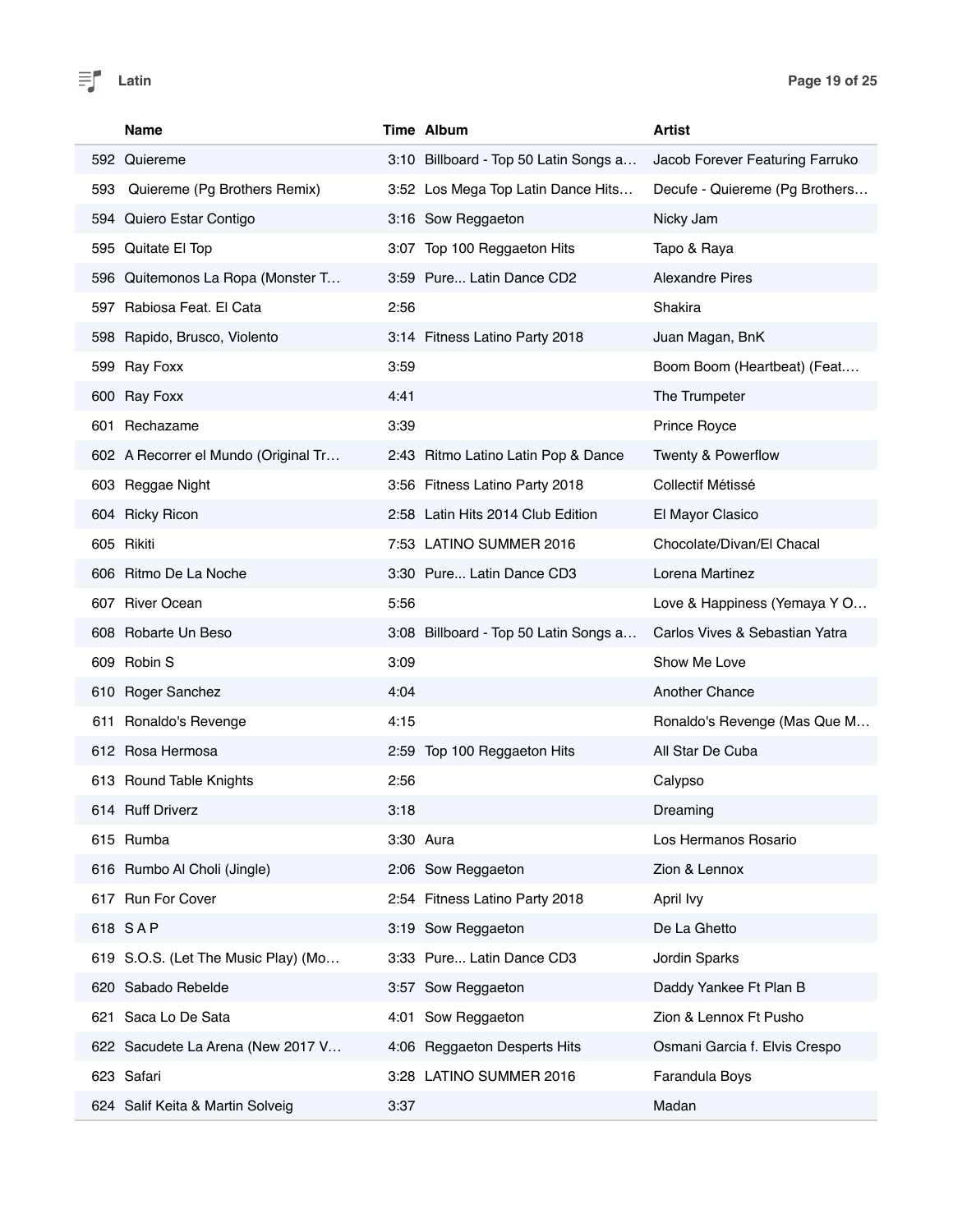| <b>Name</b>                        |      | Time Album                            | <b>Artist</b>                      |
|------------------------------------|------|---------------------------------------|------------------------------------|
| 625 Salome                         |      | 4:13 Pure Latin Dance CD2             | Chayanne                           |
| 626 Samba (Radio Edit 2012)        |      | 4:12 Los Mega Top Latin Dance Hits    | Kilian Noda - Samba (Radio Edit    |
| 627 Samba de Janeiro (Tribal Mix)  |      | 5:40 Ritmo Latino Latin Pop & Dance   | <b>Braziliero</b>                  |
| 628 Samba Hey (Norty's Radio Edit) |      | 3:40 Pure Latin Dance CD1             | El General                         |
| 629 .Satisfation.                  |      | 6:18 Los Mega Top Latin Dance Hits    | Dj Samuel Kimko.Satisfation.       |
| 630 Se Armo el Corre Corre         | 3:16 |                                       | El Alfa                            |
| 631 Se Calienta                    |      | 4:01 Reggaeton Summer Hits 2015 -     | Sr Rodriguez Ft. Chocolate         |
| 632 Se Defiende                    |      | 2:25 Billboard - Top 50 Latin Songs a | La Septima Banda                   |
| 633 Se Que Te Duele                |      | 3:49 Fitness Latino Party 2018        | Alejandro Fernández, Morat         |
| 634 Se Que Te Gusta                |      | 3:36 Top 100 Reggaeton Hits           | El Yabo                            |
| 635 Se Suelta El Pelo              |      | 3:50 Top 100 Reggaeton Hits           | 90 Grados                          |
| 636 Secondcity                     | 3:45 |                                       | I Wanna Feel                       |
| 637 Senor Doctor                   |      | 3:56 Ritmo Latino Latin Pop & Dance   | Pascual Ortega Sanchez             |
| 638 Senorita                       |      | 4:17 Pure Latin Dance CD1             | <b>Justin Timberlake</b>           |
| 639 Sensualidad                    | 4:44 |                                       | Bad Bunny Ft. J Balvin Y Prince    |
| 640 Sergio Mendes                  | 6:49 |                                       | Mas Que Nada (Feat. Black Eye      |
| 641 Sexo Sin Miedo                 |      | 4:12 Top 100 Reggaeton Hits           | 90 Grados                          |
| 642 Shaft                          | 3:22 |                                       | (Mucho Mambo) Sway                 |
| 643 Shake Senora Remix             | 4:13 |                                       | Pitbull feat T-Pain, Sean Paul, Lu |
| 644 Shaki Riddim (Reggaeton Remix) |      | 2:40 Top 100 Reggaeton Hits           | <b>Sir Lewis</b>                   |
| 645 Shako Ft Chino & Nacho Y Ana I |      | 3:54 Los Mega Top Latin Dance Hits    | WwW.ColombiaFlow.Com               |
| 646 Shaky Shaky                    |      | 3:54 Fitness Latino Party 2018        | Daddy Yankee                       |
| 647 Shaky Shaky                    |      | 3:52 LATINO SUMMER 2016               | Farandula Boys                     |
| 648 She's My Summer (DJ Papi Elec  |      | 3:56 LATINO SUMMER 2016               | Honorebel/Lotus/Pitbull/Lotus, H   |
| 649 - Show Me Love                 |      | 5:07 Los Mega Top Latin Dance Hits    | LLP - Show Me Love (2Teamdjs       |
| 650 - Show Me Love.                |      | 5:25 Los Mega Top Latin Dance Hits    | Dj Antoine - Show Me Love.         |
| Si No Vuelves<br>651               |      | 3:32 Billboard - Top 50 Latin Songs a | Gente de Zona                      |
| 652 Si Se Enteran                  |      | 3:06 Sow Reggaeton                    | Gotay El Autentiko                 |
| 653 Si Te Hubiera Conocido Ayer    |      | 4:27 Latin Hits 2014 Club Edition     | <b>Victor Waill</b>                |
| Si Tu La Ves<br>654                | 3:40 | Billboard - Top 50 Latin Songs a      | Nicky Jam Featuring Wisin          |
| Si Tu Novio Te Deja Sola<br>655    | 4:01 | Billboard - Top 50 Latin Songs a      | J Balvin Featuring Bad Bunny       |
| Si Tu Novio Te Deja Sola<br>656    |      | 4:04 Fitness Latino Party 2018        | J Balvin, Bad Bunny                |
| 657 Si Tu Te Vas                   |      | 3:45 LATINO SUMMER 2016               | El White/Jacob Forever             |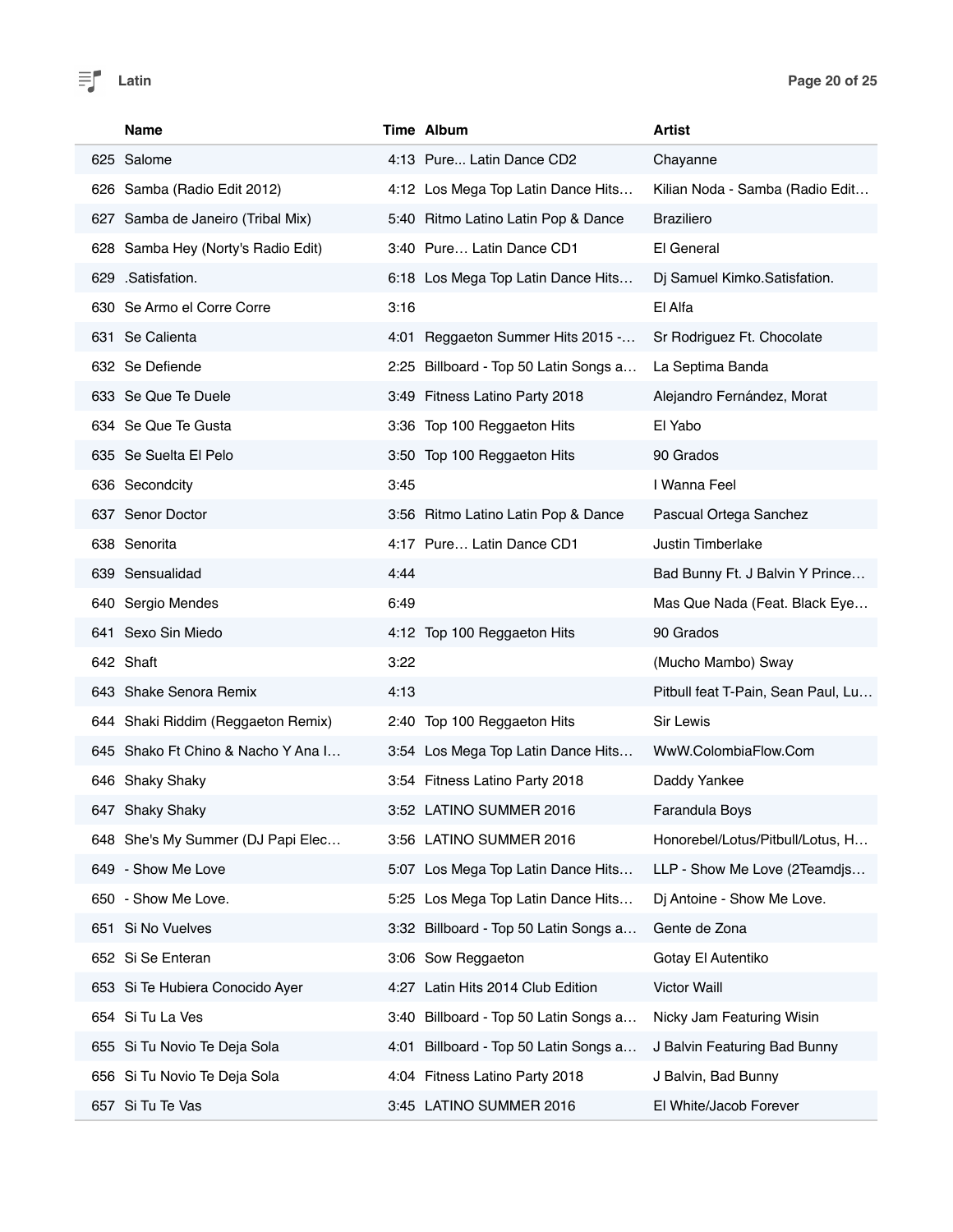

| Name                                 | Time Album                               | Artist                             |
|--------------------------------------|------------------------------------------|------------------------------------|
| 658 Si Yo Pudiera (Remix)            | 4:07 Reggaeton Summer Hits 2015 -        | 2ble Senti2 Ft. Jose El Incontrol  |
| 659 Sidney Samson                    | 2:30                                     | Riverside (Let's Go!) (Feat. Wiza  |
| 660 Sigo Extranandote                | 3:21 Fitness Latino Party 2018           | J Balvin                           |
| Siguelo Bailando<br>661              | 3:47                                     | Ozuna                              |
| 662 Sigueme Bailando                 | 3:41 Fitness Latino Party 2018           | Juan Magan, Nacho, Pasabordo       |
| 663 Sin Cojones                      | 4:22 Sow Reggaeton                       | Montana Antifeka                   |
| 664 Sin Ti                           | 3:33 Latin Hits 2014 Club Edition        | <b>Joel Santos</b>                 |
| 665 Sin Truco                        | 4:34 Pure Latin Dance CD3                | Tono Rosario                       |
| 666 Sinto falta dela                 | 2:53 Los Mega Top Latin Dance Hits       | Alex Ferrari                       |
| 667 SMS Salvaje                      | 4:15 Reggaeton Summer Hits 2015 -        | Pi Lawton Ft. Damian, Sosa         |
| 668 Sobredosis                       | 3:17 Billboard - Top 50 Latin Songs a    | Romeo Santos Featuring Ozuna       |
| 669 Follow The Leader                | 4:14                                     | The Soca Boys                      |
| 670 Soca Dance                       | 3:44 Pure Latin Dance CD2                | Georgie Dann                       |
| 671 Sofia                            | 3:31 Fitness Latino Party 2018           | <b>Alvaro Soler</b>                |
| 672 Sofia                            | 3:30 LATINO SUMMER 2016                  | Farandula Boys                     |
| 673 Solo en ti (Bachata y Merengue)  | 4:28                                     | <b>CHERITO</b>                     |
| 674 Solo Por Un Beso                 | 4:27                                     | Romeo Santos                       |
| 675 Sonando Contigo                  | 5:11 LATINO SUMMER 2016                  | Chacal                             |
| 676 Song Love (Dale Kizomba)         | 4:53 LATINO SUMMER 2016                  | Divan/El Chacal                    |
| 677 Soul Central                     | 4:40                                     | Strings of Life (Danny Krivit Re E |
| 678 Sound System                     | 2:41 Top 100 Reggaeton Hits              | Kalash Feat. Admiral T & Tairo     |
| 679 Soy                              | 3:06 Fitness Latino Party 2018           | Sebastien Chato                    |
| 680 Sov Peor                         | 4:17 Billboard - Top 50 Latin Songs a    | <b>Bad Bunny</b>                   |
| 681 Soy Peor (LMPool Long Edit Tra   | 4:11 Reggaeton Desperts Hits             | <b>Bad Bunny</b>                   |
| 682 Soy Peor (LMPool Short Edit Tra  | 2:26 Reggaeton Desperts Hits             | <b>Bad Bunny</b>                   |
| 683 Steve Angello & AN21             | 5:45                                     | Valodja                            |
| 684 Storm Queen                      | 2:47                                     | Look Right Through (MK Vocal E     |
| 685 Suavemente                       | 4:27 Pure Latin Dance CD1                | Elvis Crespo                       |
| 686 Subeme La Radio (Feat. Desce     | Billboard - Top 50 Latin Songs a<br>3:25 | Enrique Iglesias                   |
| 687 Suena El Dembow                  | 3:16 Fitness Latino Party 2018           | Joey Montana, Sebastian Yatra      |
| 688 Summerbreeze                     | Los Mega Top Latin Dance Hits<br>3:09    | Stone & Van Linden                 |
| 689 Sunshine                         | 4:05 Reggaeton Desperts Hits             | Siaosi                             |
| 690 Szatmari feat. Jucus - Lesyters. | 3:26 Los Mega Top Latin Dance Hits       | Szatmari feat. Jucus - Lesyters.   |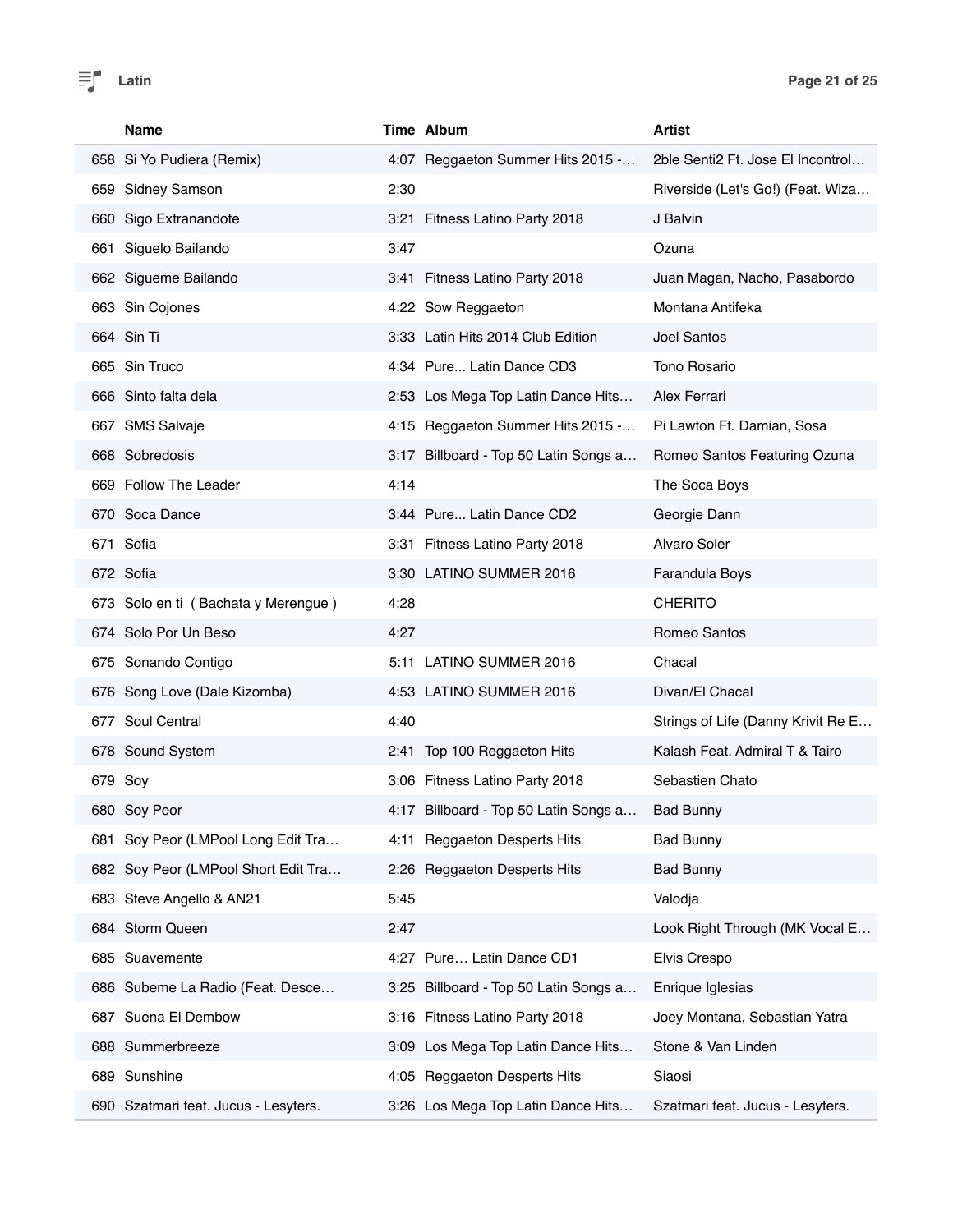| Name                                   | Time Album                            | Artist                          |
|----------------------------------------|---------------------------------------|---------------------------------|
| 691 Tanque De Amor                     | 4:08 Latin Hits 2014 Club Edition     | Tanque De Amor                  |
| 692 Te Acuerdas de Mi                  | 3:35 Billboard - Top 50 Latin Songs a | Plan B                          |
| 693 Te Amare                           | 3:52 Top 100 Reggaeton Hits           | Papi Sanchez                    |
| 694 Te Extraño (Bachata)               | 4:01                                  | <b>Xtreme</b>                   |
| 695 Te Extrano Tanto                   | 3:34 Latin Hits 2014 Club Edition     | Luis Miguel del Amargue         |
| 696 Te Odio                            | 3:41 Reggaeton Summer Hits 2015 -     | Los Principales                 |
| 697 Te Olvide                          | 3:07 Top 100 Reggaeton Hits           | 90 Grados                       |
| 698 Te Quiero                          | 3:55 LATINO SUMMER 2016               | <b>Baby Lores</b>               |
| 699 Te Quiero Pa'Mi                    | 3:32 Fitness Latino Party 2018        | Don Omar, Zion & Lennox         |
| 700 Te Recordaré Bailando              | 3:31                                  | Don Omar                        |
| 701 Te Tumba (Defective Noise Club     | 5:49 Ritmo Latino Latin Pop & Dance   | <b>Euro Latin Beats</b>         |
| 702 Te Vas (Bachata Version Remast     | 3:52 LATINO SUMMER 2016               | Grupo Extra                     |
| 703 Te Voy a Dejar                     | 3:38 LATINO SUMMER 2016               | Nando Pro/Jacob Forever/El Dany |
| 704 Te Voy A Esperar                   | 3:37                                  | Juan Magan Feat. Belinda        |
| 705 Temperature                        | 3:33 Billboard Year-End Chart of 2006 | Sean Paul                       |
| 706 Tempted To Touch (Reggaeton R      | 3:33 Top 100 Reggaeton Hits           | Rupee Feat. Daddy Yankee        |
| 707 Tensnake                           | 4:43                                  | Coma Cat                        |
| 708 Tensnake                           | 3:11                                  | Love Sublime (Feat. Nile Rodger |
| 709 Tiempo de Fiesta (Original Mix)    | 4:43 Ritmo Latino Latin Pop & Dance   | Borja Jimenez feat. Saky69      |
| 710 Titerito                           | 4:23 Sow Reggaeton                    | Farruko                         |
| 711 Toca Toca                          | 3:46 Top 100 Reggaeton Hits           | <b>Charly Rodriguez</b>         |
| 712 Tocate Tu Misma (LMPool Long       | 4:09 Reggaeton Desperts Hits          | Alexis & Fido Feat. Bad Bunny   |
| 713 Tocate Tu Misma (LMPool Long       | 4:23 Reggaeton Desperts Hits          | Alexis & Fido Feat. Bad Bunny   |
| 714 Tocate Tu Misma (LMPool Short      | 2:52 Reggaeton Desperts Hits          | Alexis & Fido Feat. Bad Bunny   |
| 715 Tocate Tu Misma (LMPool Short      | 3:06 Reggaeton Desperts Hits          | Alexis & Fido Feat. Bad Bunny   |
| 716 Toco Toco                          | 2:48 Sow Reggaeton                    | Arcangel                        |
| 717 Todas Las Promesas                 | 4:00 Fitness Latino Party 2018        | DaSoul                          |
| 718 Todd Terry & House of Gypsies      | 4:43                                  | Samba (Matteo DiMarr's Old Sch  |
| 719 Todo Cambio (LMPool Long Edit      | 3:46 Reggaeton Desperts Hits          | Becky G                         |
| 720 Todo Cambio (LMPool Short Edit     | 2:32 Reggaeton Desperts Hits          | Becky G                         |
| Todo Mi Amor Eres Tu (I Just Ca<br>721 | 3:35 Latin Hits 2014 Club Edition     | <b>Toby Love</b>                |
| 722 Todo Se Acabo                      | 5:46 Latin Hits 2014 Club Edition     | Juan Formell & Los Van Van      |
| 723 Tom Wax & Strobe                   | 2:53                                  | Crushed (James Talk Remix)      |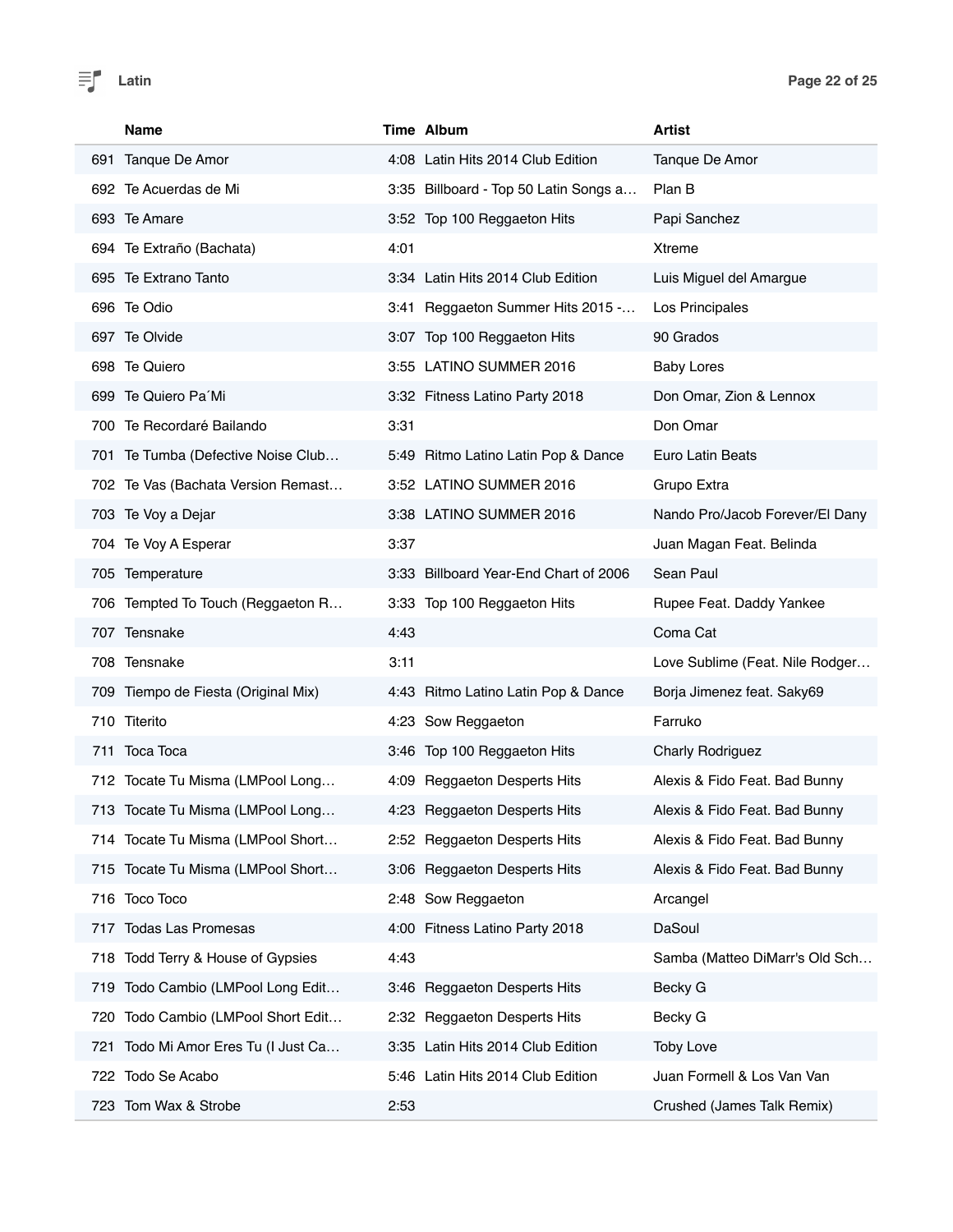| <b>Name</b>                             | Time Album                            | <b>Artist</b>                    |
|-----------------------------------------|---------------------------------------|----------------------------------|
| 724 Top Ten (Inndit)                    | 2:17 Top 100 Reggaeton Hits           | Sner                             |
| 725 Torturando                          | 3:37 Top 100 Reggaeton Hits           | Los Mestizos                     |
| 726 Traicionera                         | 3:49 Fitness Latino Party 2018        | Sebastian Yatra                  |
| 727 True Love Story                     | 4:10 Reggaeton Desperts Hits          | Kevin Isaacs                     |
| 728 Tu Amiguita, Tu & Yo                | 2:49 Reggaeton Summer Hits 2015 -     | El Lachi Feat. El Brayan         |
| 729 Tu Amor Me Hace Bien                | 5:03                                  | Marc Anthony                     |
| 730 Tu Boquita Nena (El Aji Caribe)     | 3:57 Pure Latin Dance CD4             | La Barra                         |
| 731 - Tu Cuerpo.                        | 4:32 Los Mega Top Latin Dance Hits    | Jean Carlos Canela Ft. Pitbull - |
| 732 Tu de Que Vas (Version 2016)        | 4:22 LATINO SUMMER 2016               | Los 4                            |
| 733 Tu Foto                             | 3:10 Billboard - Top 50 Latin Songs a | Ozuna                            |
| 734 Tu Hombre (LMPool Long Edit In      | 3:47 Reggaeton Desperts Hits          | Nicky Jam Feat. Daddy Yankee     |
| 735 Tu Hombre (LMPool Short Edit I      | 2:18 Reggaeton Desperts Hits          | Nicky Jam Feat. Daddy Yankee     |
| 736 Tu Me Obligaste                     | 3:24 Fitness Latino Party 2018        | Antonio José, Cali Y El Dandee   |
| 737 Tu Mirada (Radio Edit)              | 3:23 Fitness Latino Party 2018        | Luyanna X Farruko                |
| 738 Tu No Te Sabe Mover                 | 2:44 Top 100 Reggaeton Hits           | El Romologo                      |
| 739 Tu Pai                              | 2:32 Top 100 Reggaeton Hits           | Vakero                           |
| 740 Tu Sonrisa (Original Mix)           | 2:49 Ritmo Latino Latin Pop & Dance   | Estilo Libre                     |
| 741 Tu Veneno                           | 3:01 Pure Latin Dance CD3             | Natalia Oreiro                   |
| 742 Tu Y Yo                             | 3:54                                  | Prince Royce                     |
| 743 Tuku Takata                         | 3:50 LATINO SUMMER 2016               | <b>LKM</b>                       |
| 744 Turbo Wine 2014 (Inйdit)            | 3:24 Top 100 Reggaeton Hits           | Nighty Seven Feat. Konshens &    |
| 745 Turn Me On                          | 2:59 Top 100 Reggaeton Hits           | Kevin Lyttle & Matt Houston      |
| 746 Tus Amigas                          | 3:39 Top 100 Reggaeton Hits           | El Yabo                          |
| 747 Tuyo                                | 3:38 Billboard - Top 50 Latin Songs a | Romeo Santos                     |
| 748 Tyrant                              | 3:24                                  | Kali Uchis                       |
| 749 U Know It Ain't Love                | 3:08 Top 100 Reggaeton Hits           | R.j. Feat. Pitbull               |
| 750 Un Ano Despues (La Costurera)       | 3:52 Latin Hits 2014 Club Edition     | Juan Formell & Los Van Van       |
| Un Dia Sin Ti<br>751                    | 4:00 LATINO SUMMER 2016               | Baby Rhagga                      |
| 752 Una Copa De Licor (Jump It Dan      | 4:02 Pure Latin Dance CD1             | llegales                         |
| Una Invitada<br>753                     | 4:13 Sow Reggaeton                    | Geda Ft Galante                  |
| Una Loca Como Tu<br>754                 | 4:06 LATINO SUMMER 2016               | Candyman/Yoanis Star/Baby Lores  |
| (Up Riddim) Life Knocks You Down<br>755 | 3:26 Reggaeton Desperts Hits          | <b>Million Stylez</b>            |
| 756 (Up Riddim) Trouble Again           | 3:46 Reggaeton Desperts Hits          | Rayvon                           |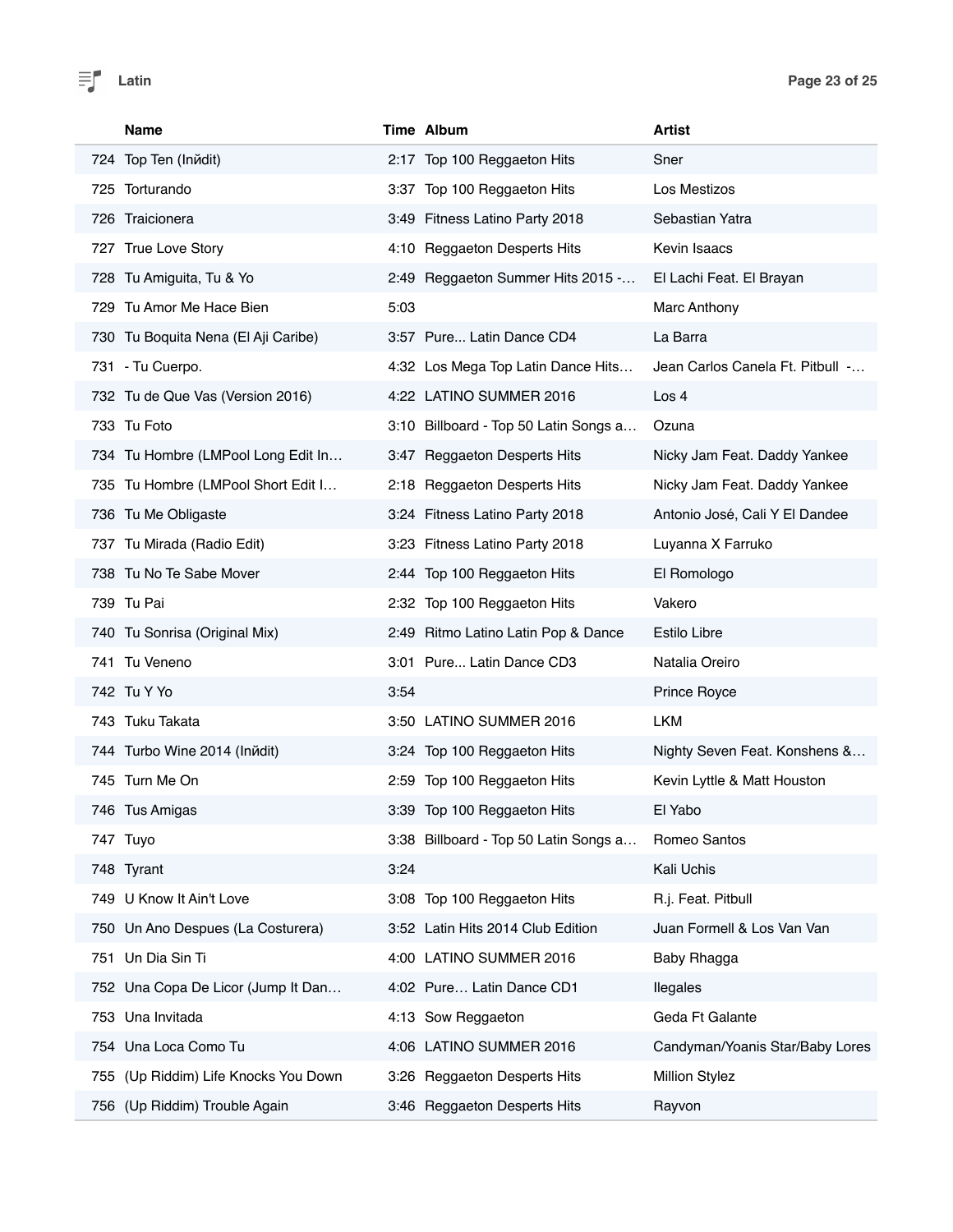| Name                                   | Time Album                             | <b>Artist</b>                    |
|----------------------------------------|----------------------------------------|----------------------------------|
| 757 (Up Riddim) Up Up Up               | 3:47 Reggaeton Desperts Hits           | Shaggy                           |
| 758 Vacaciones                         | 4:04 Latin Hits 2014 Club Edition      | Gente de Zona & Pitbull          |
| 759 Vamos a Bailar (Extended Mix)      | 4:42 Ritmo Latino Latin Pop & Dance    | Teknova & Los Tiburones          |
| 760 Vamos A Jamarnos                   | 3:31 Reggaeton Summer Hits 2015 -      | Los 3 Gatos                      |
| 761 Vazilando (Latin Remix)            | 4:14 Ritmo Latino Latin Pop & Dance    | D.Carrasco, J.Martinez & S.Llara |
| 762 Vecina                             | 3:26 Sow Reggaeton                     | Javy Y Chako Ft Denim Y Daves    |
| 763 Ven a Mí (feat. Nicky Jam)         | 3:11 Sow Reggaeton                     | Baby Rasta y Gringo              |
| 764 Ven Bailalo                        | 3:09 Fitness Latino Party 2018         | Latin Connexion, Diego Coronas   |
| 765 Ven Bailalo (Reggaeton Remix)      | 3:40 Top 100 Reggaeton Hits            | Angel Y Khriz                    |
| 766 Ven Pegate                         | 2:44 Reggaeton Summer Hits 2015 -      | Aniel & Elifac                   |
| 767 Ven Por Aqui                       | 2:06 Top 100 Reggaeton Hits            | Kamaleon                         |
| 768 Vengo A Aclarar                    | 2:36 Billboard - Top 50 Latin Songs a  | El Fantasma y Banda Populares    |
| 769 A Ver a Ver (Original Mix)         | 3:35 Ritmo Latino Latin Pop & Dance    | Miami Brothers Feat, Xaviera     |
| 770 Verme (Caribbean Mix 1)            | 3:35 Reggaeton Desperts Hits           | Baby Ranks & Notch No Jabba      |
| 771 Verme (LMPool Intro & Inst Out)    | 6:04 Reggaeton Desperts Hits           | Baby Ranks & Notch               |
| 772 Verme (LMPool Long Edit Intro      | 3:49 Reggaeton Desperts Hits           | Baby Ranks Feat. Notch           |
| 773 Verme (Main Long Edit)             | 5:47 Reggaeton Desperts Hits           | Baby Ranks & Notch               |
| 774 Verme (Main)                       | 3:39 Reggaeton Desperts Hits           | Baby Ranks & Notch               |
| 775 Victor Manuelle.wmv                | 5:02                                   | He tratado                       |
| 776 Vivimos Facturando                 | 4:02 Sow Reggaeton                     | Zion & Lennox Ft. Cosculluela    |
| 777 Vivir Mi Vida                      | 4:16                                   | Marc Anthony                     |
| 778 Vivir Mi Vida                      | 3:50 Latin Hits 2014 Club Edition      | Tono Rosario                     |
| 779 Voce e Minha Fantasia (Dr. Harv    | 6:59 Ritmo Latino Latin Pop & Dance    | Hot Hands feat. Elisete          |
| 780 Vodka Lemon (Pogee remix)          | 5:36 Los Mega Top Latin Dance Hits     | SOUND ON LINE feat NATHALI       |
| 781 Voy A Quitarme El Anillo (Versio   | 3:55 Pure Latin Dance CD3              | Gisselle                         |
| 782 Vuela Muy Alto (Hakkos Radio E     | 3:31 Pure Latin Dance CD2              | Jerry Rivera                     |
| 783 Vuelve                             | 3:31 Ritmo Latino Latin Pop & Dance    | Manu Santacruz & Paloma          |
| 784 Walking Dead                       | 2:52 Top 100 Reggaeton Hits            | <b>Colonel Reyel</b>             |
| 785 Wayward (Intro Outro) (Soca 2017)  | 6:04 Reggaeton Desperts Hits           | Ricardo Drue                     |
| Wayward (Mega Kutz) (Soca 2017)<br>786 | <b>Reggaeton Desperts Hits</b><br>4:09 | Ricardo Drue                     |
| 787 Wayward (Snip Hitz) (Soca 2017)    | 5:08 Reggaeton Desperts Hits           | Ricardo Drue                     |
| 788 We Be Burnin'                      | 3:28 Billboard Year-End Chart of 2005  | Sean Paul                        |
| 789 Weekend                            | 4:49 Los Mega Top Latin Dance Hits     | Carolina Marquez Vs Jaykay - W   |